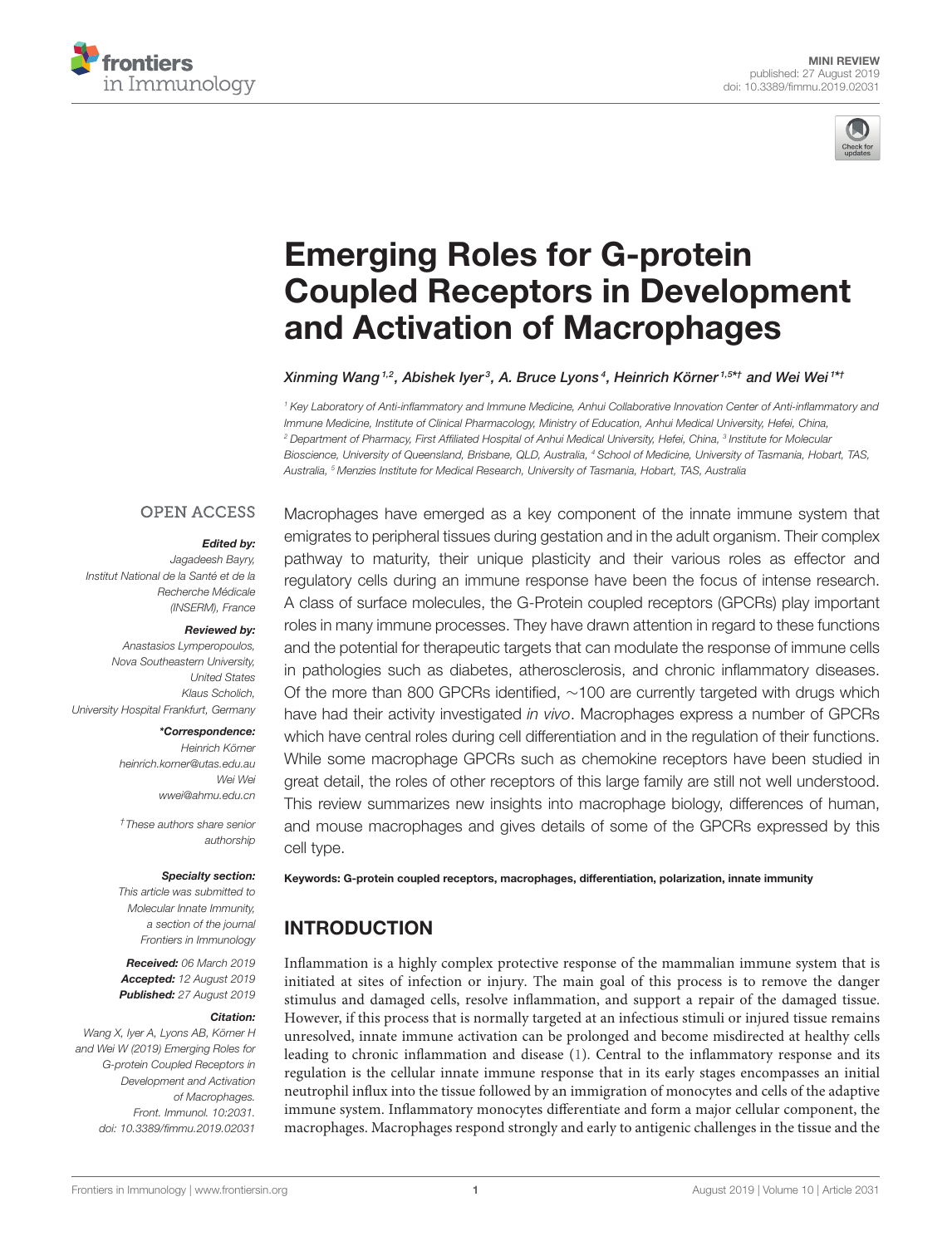local cytokine environment. Their central role in the regulation of an effective immune response is being increasingly appreciated and their dysregulation in this early phase can lead to various human diseases that are associated with chronic inflammation [\(1\)](#page-9-0). Thus, controlling macrophage-driven immune responses is an important preventative and therapeutic goal in many chronic inflammatory pathologies.

Macrophages have central roles in danger detection, inflammation, and host defense [\(2\)](#page-9-1). These innate immune cells sense danger signals in their environment, inhibit or kill pathogens, engulf apoptotic, and necrotic cells and present antigens to adaptive immune cells (PMID:27313577). They have evolved to detect various pathogen-associated molecular patterns (PAMPs) and damage-associated molecular patterns (DAMPs) in their environment and communicate with other keys cells of the innate and adaptive immune system via an array of cell surface receptors [\(3\)](#page-9-2). For example, Toll-like receptors (TLRs) are the most extensively studied pattern recognition receptors that play crucial roles in regulating macrophage biology and innate immunity [\(4\)](#page-9-3). TLRs sense a variety of extracellular and intracellular PAMPs and DAMPs and activation of TLR-mediated cell signaling constitutes one of the earliest response to danger detection in macrophages [\(4\)](#page-9-3). Similar to TLRs, a separate family of even more diverse sentinel cell-surface receptors, the G-protein-Coupled Receptors (GPCRs) [\(5\)](#page-9-4), allows the cell to perceive and sense pathogen and damageassociated danger signals integrating environmental signals with cellular signaling networks. These GPCRs act as gate-keepers in general and help in particular to shape immune responses of macrophages toward extracellular pathogens as well injury related danger molecules [\(6,](#page-9-5) [7\)](#page-9-6). For example, the mammalian immune system has evolved GPCRs as part of the complement cascade that plays a critical, protective role in dealing with microbial intruders [\(8\)](#page-9-7). However, many mammalian pathogens have developed innovate ways to escape being targeted by the complement cascade through a range of different mechanisms including the manipulation of macrophage GPCR signaling [\(8,](#page-9-7) [9\)](#page-9-8). Moreover, a large number of studies have demonstrated clearly that mammalian GPCRs feature prominently in the regulation of other aspects of macrophage biology including macrophage development, differentiation and activation. Understanding the key roles played by macrophage GPCRs will help in designing effective therapies for a range of chronic human inflammatory pathologies.

The human genome encodes more than 800 GPCRs that bind to a large variety of endogenous ligands which control many physiological processes and are major drug targets. Nearly 35 percent of all clinically used drugs target GPCRs [\(10\)](#page-9-9). Furthermore, many new GPCR-targeting drugs are currently undergoing clinical trials in human patients or are in the last stages of approval [\(10\)](#page-9-9). With the recent emergence of three dimensional crystal and cyro-electron microscopy structures for several GPCRs [\(11\)](#page-9-10), this family of cell surface receptors promises many new opportunities for the development of new, more effective therapeutic agents. Therefore, this review aims to document current literature and present examples of how GPCRs may play major roles in regulating various macrophage functions in development, differentiation and activation. We will

also discuss examples of how targeting GPCR in macrophages could potentially be harnessed for treating a wide variety of both acute and chronic human inflammatory diseases.

# NEW INSIGHTS IN MACROPHAGE BIOLOGY

Macrophages together with monocytes comprise the mononuclear phagocyte system (MPS) [\(12\)](#page-9-11) [historically named the reticuloendothelial system [\(13\)](#page-9-12)] and are members of the hematopoietic linage. Initially, it was assumed that tissue macrophages originated from committed precursor cells that differentiated in the bone marrow, entered the periphery and replenished the various tissue specific populations by immigration of circulating peripheral monocytic cells [\(12\)](#page-9-11). A specialized antigen presenting cell type termed dendritic cells was added later to the MPS [\(14,](#page-9-13) [15\)](#page-9-14). The increasing complexity of the MPS and the interconnection of its various components made it soon clear that the initial simplistic models required updating. The historical development of the field of macrophage research including the underlying experimental evidence and the various iterations of the terminology has been detailed in a recent review [\(16\)](#page-9-15).

New technologies such as flow cytometry, confocal microscopy, the genetic analysis of single cells, and fate mapping by means of introducing dyes into the germ-line of specific cell types have allowed major advances in our understanding of MPS ontology. Our current understanding is that during embryonic development, most tissues are seeded by precursor cells in two waves that originate from yolk sac and fetal liver, respectively. In the adult organism these tissue resident macrophages propagate locally and largely remain in homeostasis independently of a replenishment [\(17,](#page-9-16) [18\)](#page-9-17). The CNS-resident microglia [\(19\)](#page-9-18) and skin-resident Langerhan's cells [\(20\)](#page-9-19) are derived directly from yolk sac progenitors. These cells are among the earliest immigrants in embryonic tissues [\(18\)](#page-9-17) and while microglial cells show hardly any turn over in adult tissues the resident Langerhan's dendritic cells of the skin are replaced successively during adult life. Other tissue-resident macrophages such as Kupffer cells (liver), alveolar macrophages (lung), and skin macrophages are derived from fetal liver hematopoietic cells and show a combination of proliferation and very limited turnover under homeostasis [\(17\)](#page-9-16). An exception is intestinal macrophages which are originally derived from fetal liver but are replaced soon after birth by bone marrow-derived monocytes [\(21,](#page-9-20) [22\)](#page-9-21). This process is microbiota driven and the influx is maintained throughout adult life [\(23\)](#page-9-22).

Committed Monocyte-DC precursors (MDP) are constantly developing in the bone marrow [\(24\)](#page-9-23) and replenish two mutually exclusive lines of differentiation that lead to either monocytic [\(25\)](#page-9-24) or dendritic cell precursors [\(26,](#page-9-25) [27\)](#page-9-26) both of which have access to the periphery. Two chemokine receptors, CCR2, and CX3CR1 are intimately connected with the development of macrophages. Inflammatory as well as steady-state monocytes leave the bone marrow as  $CD115^+$   $CX_3CR1^{int}$  Ly6Chigh monocytes, guided by the chemokine receptor CCR2 [\(28\)](#page-9-27). Depending on the cytokine environment and the nature and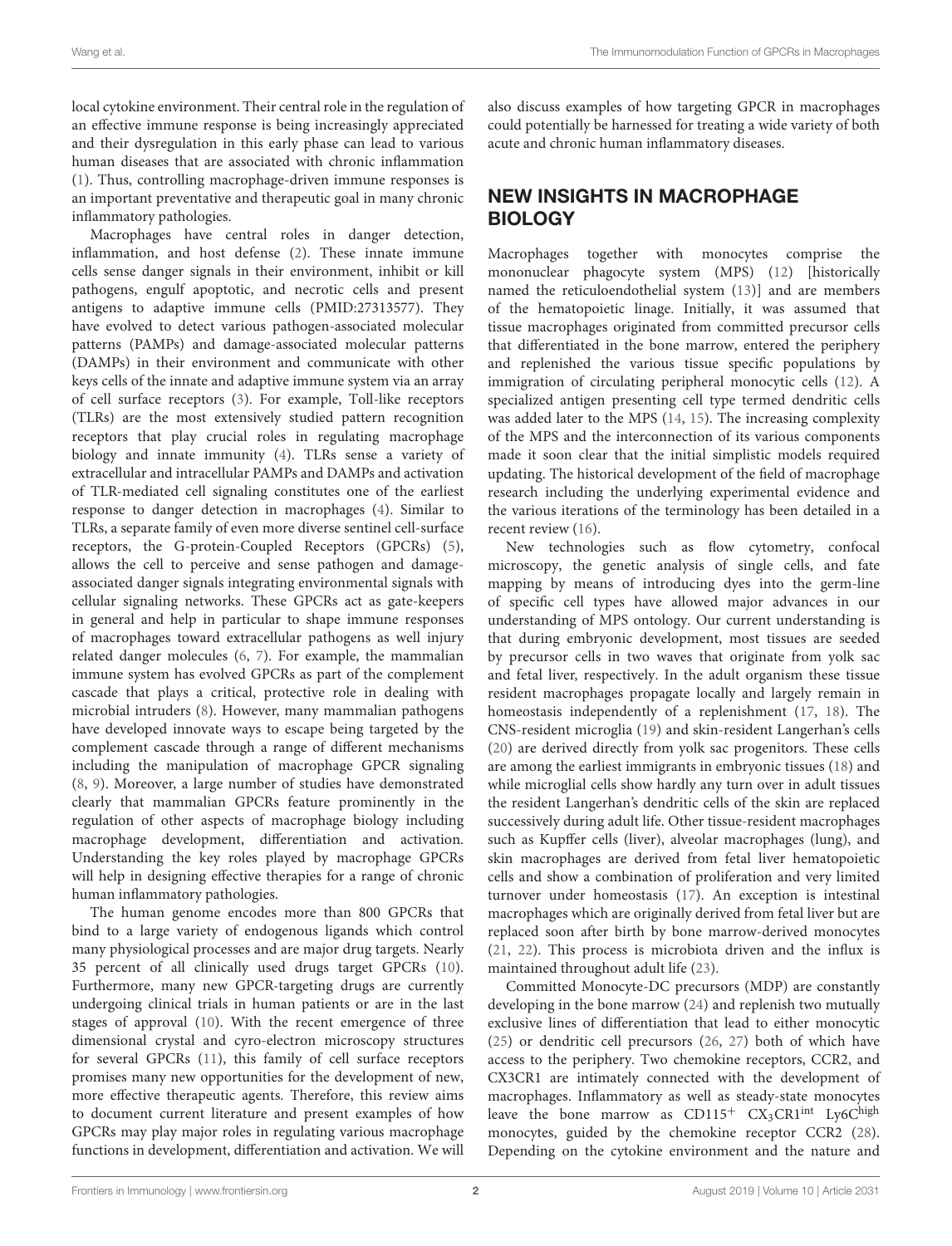kinetics of the acute inflammation, these cells can differentiate into  $iNOS<sup>+</sup>$  phagocytes as shown originally in the Listeria monocytogenes model [\(29\)](#page-9-28). Alternatively, these cells can differentiate into inflammatory, monocytic DCs (moDCs) [\(30\)](#page-10-0). The regulation of these pathways has been attributed to an intrinsic heterogeneity of the PU.1 expression of the initial precursor cell population [\(31\)](#page-10-1).

While steady state conditions favors a tissue-resident, selfreplicating macrophage compartment with minimal input from the periphery, inflammatory conditions quickly result in a strong influx of peripheral bone marrow (BM)-derived monocytes which enter the tissue as inflammatory effector cells. Depending on nature and kinetics of the specific inflammatory response and the given cytokine environment, monocytes can rapidly develop into inflammatory effector M1 macrophages producing, in mouse and humans, molecules such as TNF and iNOS [\(32\)](#page-10-2). Alternatively, contradicting the notion that a differentiation to tissue macrophages is a default pathway, they can recirculate back to the lymph node (LN) with minimal differentiation [\(33\)](#page-10-3). While under certain circumstances they can take on the appearance of the replaced tissue macrophages in some tissues (e.g., liver) [\(34\)](#page-10-4) these cells commonly fail to replace the original tissue resident macrophages. After the elimination of the inflammatory cues as the acute immune response retracts, the majority of these cells die [\(35\)](#page-10-5). A small proportion of monocytederived macrophages which survive for reasons unknown display remarkable plasticity and can differentiate directly to M2 macrophages [\(36\)](#page-10-6). These macrophages express a different set of effector molecules and have been described to be involved in a different set of activities, such as tissue repair. While the concept of a M1/M2 polarization was initially formulated to explain differences in the way macrophages generated in vitro responded to different stimuli it has now been widely accepted that under physiological conditions in vivo, similar polarization occurs [\(32,](#page-10-2) [37\)](#page-10-7).

The heterogeneity of the local macrophage compartment and the consequential complexity and integration of the various cell populations has been highlighted in a detailed investigation of the myeloid cells in the skin [\(38\)](#page-10-8). Using two marker molecules, CD64 and CCR2, five populations of macrophages and dendritic cells with an array of different functions from phagocytosis to antigen presentation have been identified [\(38\)](#page-10-8). This points to a major limitation of many current studies based on an analysis of tissue samples. Only the analysis of sorted cell populations or, preferably, single cell analysis of a representative number of cells can resolve this heterogeneity. A further caveat with regard to an analysis of monocytes of macrophage populations in periphery or tissue is the plasticity and responsiveness of the myeloid cells. Every analysis, especially during an inflammatory response, has to be seen as a snapshot of a transient situation [\(39\)](#page-10-9). Within days, or even hours, proportions populations and differentiation status may have changed dramatically. A final reservation with regard to the analysis of local macrophage populations is the ongoing lack of an agreed set of marker molecules that allow to sufficiently describe any given myeloid population in steady state and inflammation [\(40\)](#page-10-10).

# HUMAN AND MOUSE MACROPHAGES: HOW SIMILAR ARE THEY?

The question of the degree of similarity between the inflammatory response in general and cells of the MPS in particular in either mouse or human is only partly answered and many aspects have not yet been elucidated [\(41\)](#page-10-11). While macrophage research in rodents is frequently based on either thioglycolate-elicited peritoneal or bone marrow-derived macrophages, in humans blood-derived monocytes are easily harvested and therefore usually used for investigations after cytokine-driven maturation [\(42\)](#page-10-12). Nevertheless, there have been some exceptions to this relatively common approach and some progress in the alignment of these two systems has been made. In a genetic approach, mouse and human blood monocytes were isolated and cultured identically. This resulted in a true comparison of conserved and non-conserved marker molecules and showed, for example, that CD64 was elevated as a surface marker on the comparable Ly6C<sup>+</sup> mouse and CD16<sup>−</sup> human monocyte populations. However, in contrast to being weakly positive on mouse Ly6Clow monocytes, CD64 had disappeared from human CD16<sup>+</sup> monocytes. Other molecules such as MHC class II were clearly differentially regulated in both species with human monocytes uniformly positive for this marker while mouse monocytes were almost entirely negative without an activating stimulus [\(43\)](#page-10-13). While this genetic comparison allows precise delineations of gene expression, this analysis neglects the functional aspect. Consequently, other attempts to align various monocyte populations have relied on comparative functional studies. Isolation and functional analysis of CD14dim monocytes showed that they constituted a homolog of the "patrolling" murine Ly6Clow monocyte subset [\(44\)](#page-10-14). Finally, an interesting approach to elucidate the role of certain monocyte populations in humans is the analysis of human inherited diseases such as autosomal dominant and sporadic monocytopenia which results in an absence of myeloid cells amongst others, in the periphery [\(45\)](#page-10-15). A dissection of the myeloid cell populations present or absent gave striking insight in the ontology of the human MPS [\(46\)](#page-10-16). Despite an absence of peripheral monocytes, dermal macrophages and Langerhan's cells were not impacted by this disorder, as predicted by mouse experiments.

# STRUCTURE AND CLASSIFICATION OF GPCRs

GPCRs are ligand-coupled proteins that are found in the transmembrane region of the cell surface and function primarily as transducers of extracellular stimuli into intracellular signals that elicit cellular responses. In humans, over 800 GPCRs have been identified in the genome (>3% of human genome) and are associated with various ligands such as hormones, neurotransmitters, growth factors, chemokines, ions, odorant molecules, and even light photons [\(5\)](#page-9-4). These ligands are known to bind to only around 200–300 GPCRs, while the remaining GPCRs are considered orphan receptors as no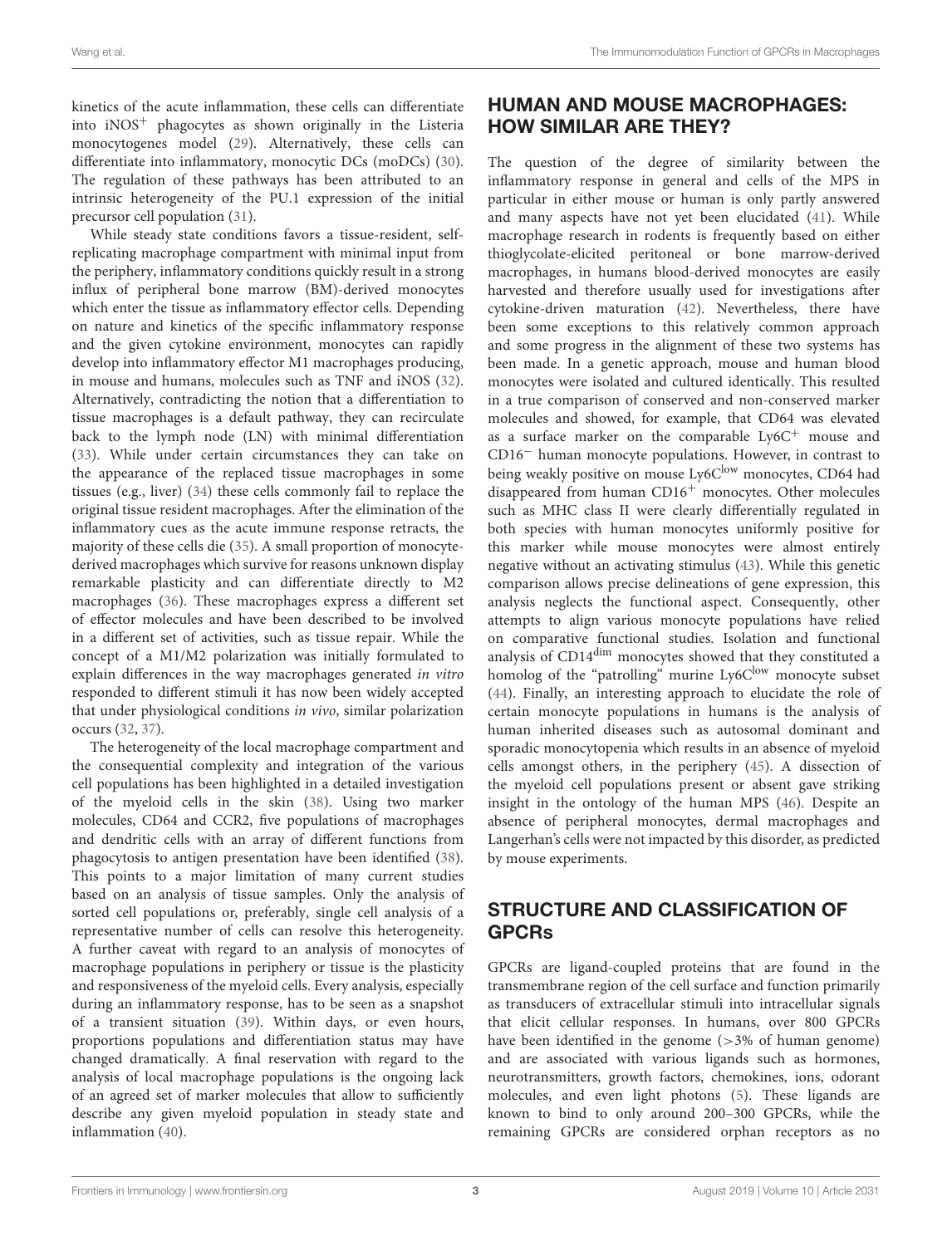ligand or function has been identified so far. Many of the remaining GPCRs are thought to be sensory in function [\(47\)](#page-10-17). GPCRs are central to various physiological functions and dysregulated expression and signaling of GPCRs has been associated with various chronic inflammatory diseases such as rheumatoid arthritis [\(48\)](#page-10-18) or diseases with certain inflammatory aspects such as cancer [\(49,](#page-10-19) [50\)](#page-10-20). This makes GPCRs important targets for development of new therapeutics and is reflected by over 35 percent of all clinically marketed drugs designed and developed to modulate their function. However, registered drugs have only been produced for about 30–40 well-characterized GPCRs and therefore, there are many opportunities to validate and discover new drug targets and therapeutics from the remaining GPCRs [\(10\)](#page-9-9).

GPCRs have a common structure of seven transmembrane α-helical segments (H1–H7) joined with three intracellular (I1, I2, and I3) and three extracellular (E1, E2, and E3) loops, an extracellular N-, and an intracellular C-terminus. The crystallization and structural analysis of GPCRs including rhodopsin, β1 adrenergic, β2 adrenergic, A2A adenosine, glucagon, glucagon-like peptide, corticotropin-releasing factor, metabotropic glutamate, and smoothen receptors has provided new insights into the structure, mechanism, and regulation of this class of receptors [\(11\)](#page-9-10). Based on earlier studies [\(51,](#page-10-21) [52\)](#page-10-22) the International Union of Basic and Clinical Pharmacology Committee on Receptor Nomenclature and Drug Classification has categorized GPCRs into 5 different families, which are class A (rhodopsin-like receptors), class B (secretin-like receptors), class C (glutamate- like receptors), frizzled, and other 7TM protiens [\(47\)](#page-10-17). Class A also known as rhodopsin-like receptors is the largest and most diverse group amongst the five families and consists of receptors for light, olfactory, biogenic amines, chemokines, prostanoids, adrenaline, and many others. Class B includes receptors for the parathyroid hormone, calcitonin and the diverse family of gastrointestinal hormones such as glucagon and secretin. Class C GPCRs consists of the GABAB receptor, calciumsensing receptor and the family of metabotropic glutamate receptors. Class C is relatively small and members generally contain a large extracellular amino terminus thought to be important for ligand capture [\(47\)](#page-10-17). Despite the general sequence and structural similarities of members within each family (over 25%), individual GPCRs have prominent differences in their extracellular and intracellular loops and these regions are important for ligand binding and interaction with downstream mediators [\(53\)](#page-10-23). These differences allow individual GPCRs to exhibit unique signaling properties due to different receptor couplings to different G proteins, resultant difference intracellular pathway signaling, different G protein independent pathway activation, as well as complex regulatory processes such as receptor desensitization, internalization, endocytosis, and re-sensitization [\(53\)](#page-10-23). An updated list of human GPCRs and their ligands has been provided by a committee of the International Union of Pharmacology [\(47\)](#page-10-17) and a frequently updated webpage can be interrogated for the newest relevant information [\(https://gpcrdb.org/\)](https://gpcrdb.org/).

# OVERVIEW OF GPCRs-MEDIATED CELL SIGNALING

The molecular structure, function and signaling of GPCRs have been covered in detail before and will only be discussed briefly [\(5,](#page-9-4) [11,](#page-9-10) [54,](#page-10-24) [55\)](#page-10-25). Activation signals leading to a conformational change in GPCRs causes the disassociation of a group of proteins located at the cytoplasmic face of the plasma membrane that receives, interprets and directs signals to diverse sets of downstream target proteins. GPCRs are coupled to four families of heterotrimeric αβγ guanine nucleotide-binding proteins (G proteins) and ligand-induced dissociation of the components triggers activation or inhibition of a range of different intracellular effector systems (e.g., adenylate cyclase, phospholipase C, phosphodiesterases,  $Ca^{2+}$  mobilization, others) that regulate cell function [\(5,](#page-9-4) [11,](#page-9-10) [54,](#page-10-24) [55\)](#page-10-25). There are currently four known distinct subfamilies of heterotrimeric Gα proteins (Gi/o, Gs, Gq/11, and G12/13) [\(56\)](#page-10-26) and activation and disassociation of these proteins are the first step in the GPCR signaling axis immediately downstream of activated receptors [\(5,](#page-9-4) [11,](#page-9-10) [54,](#page-10-24) [55\)](#page-10-25). Activation of Gαi proteins inhibits adenylyl cyclase, while Gαs activates adenylyl cyclase mediated cell signaling pathways. Gαq activates phospholipase Cβ (PLCβ)-mediated pathways and Gα12/13 that stimulate Rho guanine-nucleotide exchange factors [\(5,](#page-9-4) [11,](#page-9-10) [54,](#page-10-24) [55\)](#page-10-25). Activation of GPCRs by agonists mediates an elusive conformational change to the receptor that promotes the exchange of GDP for GTP in the α-subunit of the associated G protein. This leads to the activation of the G protein and the dissociation of its βγ dimer and α-subunit. Gβγ subunits also regulate crucial signaling pathways and cellular functions including effectors such as phosphatidylinositol-4,5 bisphosphate 3-kinase (PI3K), and downstream AKT signaling [\(11,](#page-9-10) [54,](#page-10-24) [55\)](#page-10-25). G-protein signaling is terminated via receptor desensitization and internalization. Desensitization of GPCRs is initiated by phosphorylation of intracellular residues by GPCRs kinases that induce recruitment and subsequent interactions with other cytosolic β-arrestin proteins promoting internalization [\(57](#page-10-27)[–60\)](#page-10-28). In some cases, internalized GPCRs may promote a subsequent round of β-arrestin-mediated MAPK-ERK signaling [\(57](#page-10-27)[–60\)](#page-10-28). Apart from internalization and signaling, β-arrestin activation also regulates GPCRs trafficking and receptor recycling [\(57](#page-10-27)[–60\)](#page-10-28). This diverse and interconnected cell signaling pathways involved in GPCR-regulated biological responses definitely make the discovery of new therapeutics a challenging and evergrowing field. Nonetheless, a holistic understanding of GPCR cell signaling pathways and the discovery of antagonists for some of the GPCRs that have specific roles in driving inflammatory responses in macrophages and other immune cells will hopefully produce newer, more effective therapeutic agents for many chronic inflammatory diseases.

# MACROPHAGES AND GPCRs IN MURINE AND HUMAN BIOLOGY

The putative roles of GPCRs in differentiating and mature macrophages, and in steady state and inflammation have been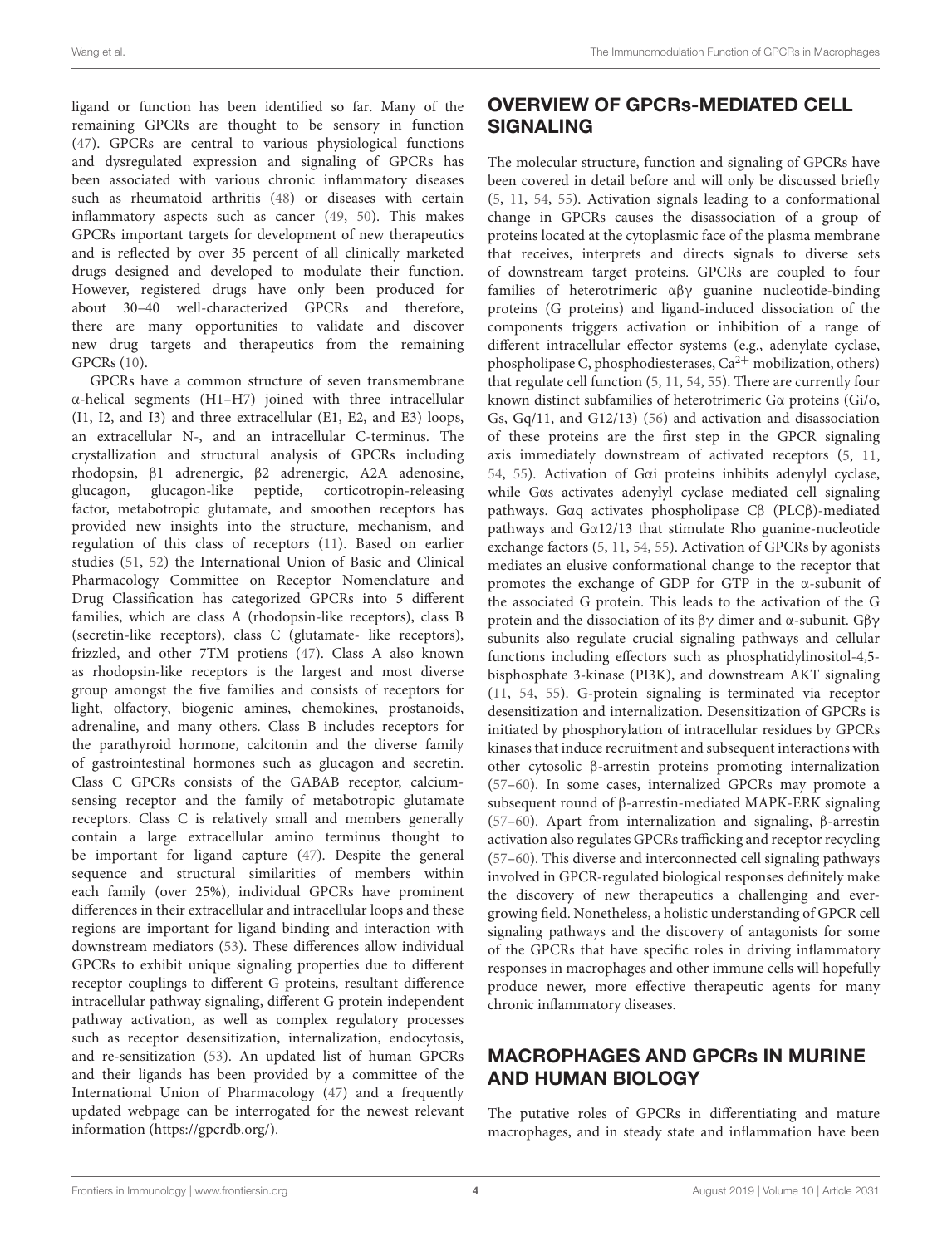| <b>Full name</b>                                             | <b>Receptor abbreviation</b>                                                 | <b>Class</b> | <b>Function (macrophage)</b>                                                 | <b>References</b> |
|--------------------------------------------------------------|------------------------------------------------------------------------------|--------------|------------------------------------------------------------------------------|-------------------|
| Sphingosine-1-phosphate receptor                             | S1PR1 (EDG1), S1PR2 (EDG5)<br>and S1PR4 (EDG6)                               | Class A      | Macrophage activation (promotes M2) and<br>immune regulation, migration      | $(64 - 66)$       |
| Leucine-rich repeat-containing<br>G-protein coupled receptor | $L$ GR1-4<br>GPCRs1-4                                                        | Class A      | Macrophage activation (promotes M2) and<br>immune regulation                 | (67)              |
| Chemokine receptors                                          | CR, CCR, CXCR, CX <sub>2</sub> CR,<br>CX <sub>3</sub> CR                     | Class A      | Cell migration during macrophage<br>development and inflammation, activation | (17, 29, 68)      |
| Purinergic receptors                                         | P2Y purinoceptor family;<br>Adenosine or P1 receptor family<br>$(ARA1-ARA3)$ | Class A      | Pro- and anti-inflammatory macrophage<br>activation                          | (69)              |
| Complement protein 3a receptor                               | C <sub>3</sub> aR                                                            | Class A      | Innate immunity, metabolic regulation,<br>immune regulation                  | (70)              |
| Complement protein 5a receptor                               | C5aR                                                                         | Class A      | Macrophage activation (M1) and immune<br>regulation, migration.              | $(71 - 73)$       |
| Protease-activated receptors                                 | PAR1, PAR2, PAR3, PAR4                                                       | Class A      | Macrophage activation (M1) and immune<br>regulation                          | $(74 - 76)$       |

#### <span id="page-4-0"></span>TABLE 1 | GPCRs expressed on macrophages.

summarized previously [\(61\)](#page-10-33). Since the publication of the above study, the expression of GPCRs has been determined in human primary monocytes and blood-derived macrophages in the context of M1 vs. M2 polarization [\(62\)](#page-10-34) or using GM-CSF or CSF-1 as opposing cytokine stimuli [\(63\)](#page-10-35). A comprehensive experimental overview has addressed both aspects [\(7\)](#page-9-6). Most profiled GPCRs were downregulated after differentiation from monocyte to macrophage but this study highlighted a set of seven GPCRs with upregulated expression after this first step and 15 GPCRs that were differently expressed after exposure to different cytokine regimes without any further activation. Finally, LPS activation identified further sets of GPCRs that responded differently to this stimulus [\(7\)](#page-9-6). Since this is the most comprehensive study of regulation of GPCRs in macrophage differentiation and inflammation we used it to guide us to document emerging roles for GPCRs in regulating macrophage biology (**[Table 1](#page-4-0)**).

## Sphingosine-1-Phosphate Receptor Family Members S1PR1 (EDG1), S1PR2, and S1PR4 (EDG6)

Members of the sphingosine-1-phosphate (S1P) receptor family have been identified to have major roles in the immune response. In a landmark study of the function of S1PR1 using a gene deficient mouse model and treatment with the immunosuppressive drug FTY720 (a S1PR1 agonist which is also known as fingolimod), it was demonstrated that S1PR1 was involved in the regulation of T cell egress from the thymus and lymphocyte egress from peripheral lymph nodes [\(77\)](#page-11-6). The lymphocyte retention in lymph nodes caused by FTY-720 led to lymphopenia in the periphery. Further analysis showed that the lympopena was only one effect of FTY-720. Treatment of mice with the drug caused an accumulation of S1PR-positive CD68+ macrophages in the subcapsular sinus of mesenteric lymph nodes which could be confirmed using flow cytometry while the proportion of peripheral monocytes remained unchanged [\(78\)](#page-11-7). S1PR1 and a second sphingosine-1-phosphate receptor S1PR4 and are highly regulated during macrophage differentiation. Both

receptors showed an opposing regulation in CSF-1- vs. GM-CSF-differentiated macrophages [\(7\)](#page-9-6). FTY720 is phosphorylated in vivo by sphingosine kinase and mimics sphingosine- 1 phosphate (S1P) but is causing receptor internalization and receptor downregulation [\(79\)](#page-11-8). Thus, it can act as an agonist for four of the five members of the S1P family of GPCRs. Treatment of human microglia, monocyte-derived DCs and macrophages with FTY720 affects the subpopulations differently. It blocks a CD40L-induced IL-12p70 production by DCs and macrophages but not microglia and increases IL-10 expression exclusively in microglia. Therefore, it shifts the outcome of macrophage polarization to an anti-inflammatory type [\(64\)](#page-10-29). Interestingly, an addition of the S1PR1-3 antagonist VPC44116 also blocked the expression of proinflammatory cytokines confirming the important role S1PR1 has in anti-inflammatory macrophage polarization [\(65\)](#page-10-36). In EAE, the severity of clinical disease was correlated with S1PR1 overexpression on myeloid cells [\(80\)](#page-11-9) while a downregulation of S1PR1 on astrocytes and thus presumably non-immunological mechanisms of FTY720 were identified as contributing to a positive therapeutic effect [\(81\)](#page-11-10). Under the trade name Gilenya (Novartis) FTY720 has been approved in 2011 for treatment of relapsing/remitting MS. While S1PR2-deficiency does not have an impact on expression of proinflammatory cytokines [\(65\)](#page-10-36) it also causes a significant accumulation of  $CD11b<sup>+</sup> F4/80<sup>+</sup>$  inflammatory macrophages during experimental peritonitis indicating that S1P acts as a negative regulator of macrophage infiltration [\(66\)](#page-10-30). Blocking of S1PR2 by genetic or pharmaceutical means in an EAE model reduced the number of cells positive for the microglia/macrophage marker ionized calcium binding adaptor molecule 1 (Iba1), attenuated demyelination, and improved clinical outcome [\(82\)](#page-11-11). This result underlines the importance of this second receptor in vivo.

### Leucine-Rich Repeat-Containing G-protein Coupled Receptor 4 (LGR4)

LGR4 is a Class A receptor [\(10\)](#page-9-9) which together with the related receptors LGR1−3 responds to proteins of the R-spondin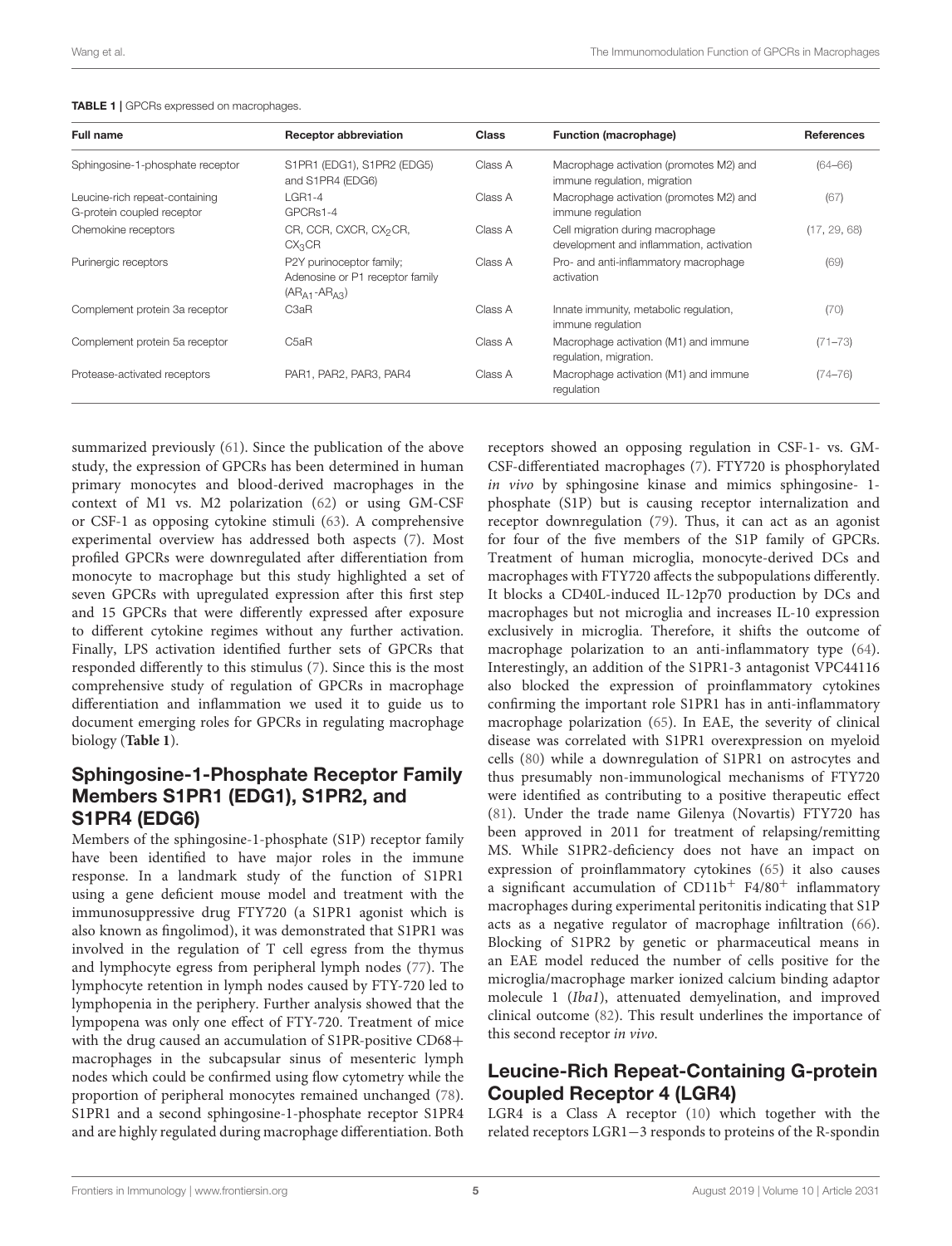family, a group of 4 secreted ligands that regulate the canonical Wnt/beta-catenin signaling pathway [\(83\)](#page-11-12). The expression pattern of LGR4 in human tissues mapped by IHC analysis supports a role in the development and maintenance of skin, kidney and the reproductive systems [\(84\)](#page-11-13). In comparison to monocytes LGR4 was upregulated in both GM-CSF and CSF-1 stimulated macrophages [\(7\)](#page-9-6). A recent study has highlighted the role of LGR4 in M2 polarization. The genetic targeting of this receptor decreased the number of tumor-associated M2 macrophages (TAM) together with reduced tumor growth in mouse tumor models [\(67\)](#page-10-31). This switch in macrophage polarization could result in an exciting new therapeutic target that supports checkpoint therapies in lung cancer such as anti-PD-1 therapy.

### Chemokine Receptors

Chemokin receptors belong to the class A family of GPCRs [\(10\)](#page-9-9). A cluster of five chemokine receptors (CCR2, CCR5, CCR7, CX3CR1, and FPR1) is strongly expressed on monocytes [\(62\)](#page-10-34). While most of these GPCRs are crucial for the guided movement of cells of the immune system and are therefore of pharmaceutical interest [\(68\)](#page-10-32) especially two chemokine receptors, CCR2 and CX3CR1 which contribute to monocyte emigration from the bone marrow and support monocytes patrolling vessels, respectively, is worth mentioning in the context of this review. In particular the pro-inflammatory axis between CCL2 and its cognate receptor CCR2 has been dissected in numerous models and while in models of atherosclerosis and MS promising results have been obtained other models have shown that there numerous caveats and more work needs to be done to fully understand the role of this receptor in inflammation. It could be demonstrated that monocyte accumulation in the atherosclerotic plaque is driven by different chemokine receptors such as CCR2 and CX3CR1 [\(85\)](#page-11-14). Absence of CCR2 in a mouse model of severe atherosclerosis reduced the formation of lesions [\(86\)](#page-11-15). Furthermore, a strong experimental case for an important role of CCR2 [\(87\)](#page-11-16) and CX3CR1 [\(88\)](#page-11-17) was made in a model of MS EAE using reporter mice that allowed an identification of microglia and inflammatory monocytes and their functions in the CNS [\(89\)](#page-11-18). These reporter mice showed that microglia expressed CX3CR1 from the embryonic stage to adulthood and that the majority of inflammatory monocytes were CCR2+. In both models an intervention in the CCL2-CCR2 axis seems to be promising as a therapy and drugs are currently undergoing clinical trials to determine their potential. However, in a mouse model of Alzheimer CCR2-deficiency accelerate Alzheimer-like symptoms in El Khoury et al. [\(90\)](#page-11-19) and in a model of age-related macular degeneration CCR2 and CCL2-deficient mice developed increased symptoms of the disease [\(91\)](#page-11-20).

# Purinergic Receptors

Purinergic receptors consist of two families in the class A subgroup of GPCRs that are nearly ubiquitously expressed at low level and are activated either by Adenosine (P1 or Adenosine receptors) or nucleotides (ATP, ADP, UTP, and UDP; P2Y receptors). The family of P1 or adenosine receptors consists of 4 receptors (A1, A2A, A2B, and A3) encoded by separate genes [\(92\)](#page-11-21). Extracellular Adenosine is present in acute and chronic inflammation and is used as a danger signal. Adenosine Receptor A2A and A3 are especially interesting due to their ubiquitous expression after cellular activation and their role in macrophage polarization [\(69\)](#page-11-0). Currently intensive research for antagonists is ongoing with a special focus on cancer therapy [\(93,](#page-11-22) [94\)](#page-11-23). P2Y receptors are a subfamily of eight purinergic G-protein-coupled receptors for adenosine and uridine nucleotides that belongs to the Class A family [\(10\)](#page-9-9). Receptors of this family are activated by extracellular ATP and modify the inflammatory activation of macrophages [\(69\)](#page-11-0). P2Y purinoceptor 8 (P2RY8) was highly enriched in macrophages after CSF-1 activation [\(7\)](#page-9-6). A second GPCRs of this family, P2ry12, has been identified as a signature gene of homeostatic microglia [\(95\)](#page-11-24). While other receptors of this group have been targeted for drug development (1, 4, 11, 13, and 14), these receptors have not yet been explored as drug targets [\(10\)](#page-9-9).

### Complement Protein 3a Receptor (C3aR)

The "Complement system" is an ancient and conserved protein network of the immune system that is activated through proteolytic cascades by serine proteases in a highly coordinated and controlled fashion [\(70\)](#page-11-1). Among complement proteins, complement peptide C3a acts via an inflammatory GPCR to trigger immune cell chemotaxis and/or inflammatory responses [\(70\)](#page-11-1). The complement peptide C3a is one of the key chemoattractants and it specifically mediates chemotactic effects by binding to the C3aR expressed on various immune and non-immune cells such as monocytes, macrophages, mast cells, eosinophils, stem cells, and many others. Furthermore, in immune cells, treatment of C3a has been found to mediate adhesion of eosinophils to cytokine-primed endothelial and epithelial cells via integrin mediated interactions [\(96,](#page-11-25) [97\)](#page-11-26). Adhesion of leukocytes to endothelial cells is an important step leading to diapedesis during cell migration. Apart from cell adhesion, C3aR activation has also been found to mediate chemotaxis of eosinophils and mast cells [\(98,](#page-11-27) [99\)](#page-11-28). In some immune cells, C3aR-mediated chemotaxis is regulated via the Gαi signaling axis [\(100\)](#page-11-29).

Although C3aR-mediated chemotaxis has been studied in several types of cells, little is known about its effects on chemotaxis and signal transduction in human macrophages. To date, C3aR-mediated chemotaxis has only been studied in the mouse macrophage cell line J774 [\(101\)](#page-11-30). Various in vivo mouse studies suggest that C3aR activation plays an important role in inducing mouse macrophage infiltration and activation to key metabolic organs such as adipose tissues and kidneys [\(74,](#page-11-4) [102,](#page-11-31) [103\)](#page-11-32). The analysis of C3aR-mediated chemotaxis and inflammation in human monocytes and macrophages is of increasing significance as previous studies have demonstrated the involvement of both C3aR expression and macrophage infiltration in various disease pathologies including arthritis, bacterial meningitis, atherosclerosis, and diabetes [\(74,](#page-11-4) [102](#page-11-31)[–106\)](#page-11-33). C3aR-mediated inflammatory responses have only been studied in human monocytes [\(107\)](#page-12-0) and C3aR activation has shown to increase ATP efflux, NLRP3 inflammasome activation and IL1β secretion in human monocytes [\(107\)](#page-12-0). With the new discoveries of potent and selective human C3aR agonists and antagonists,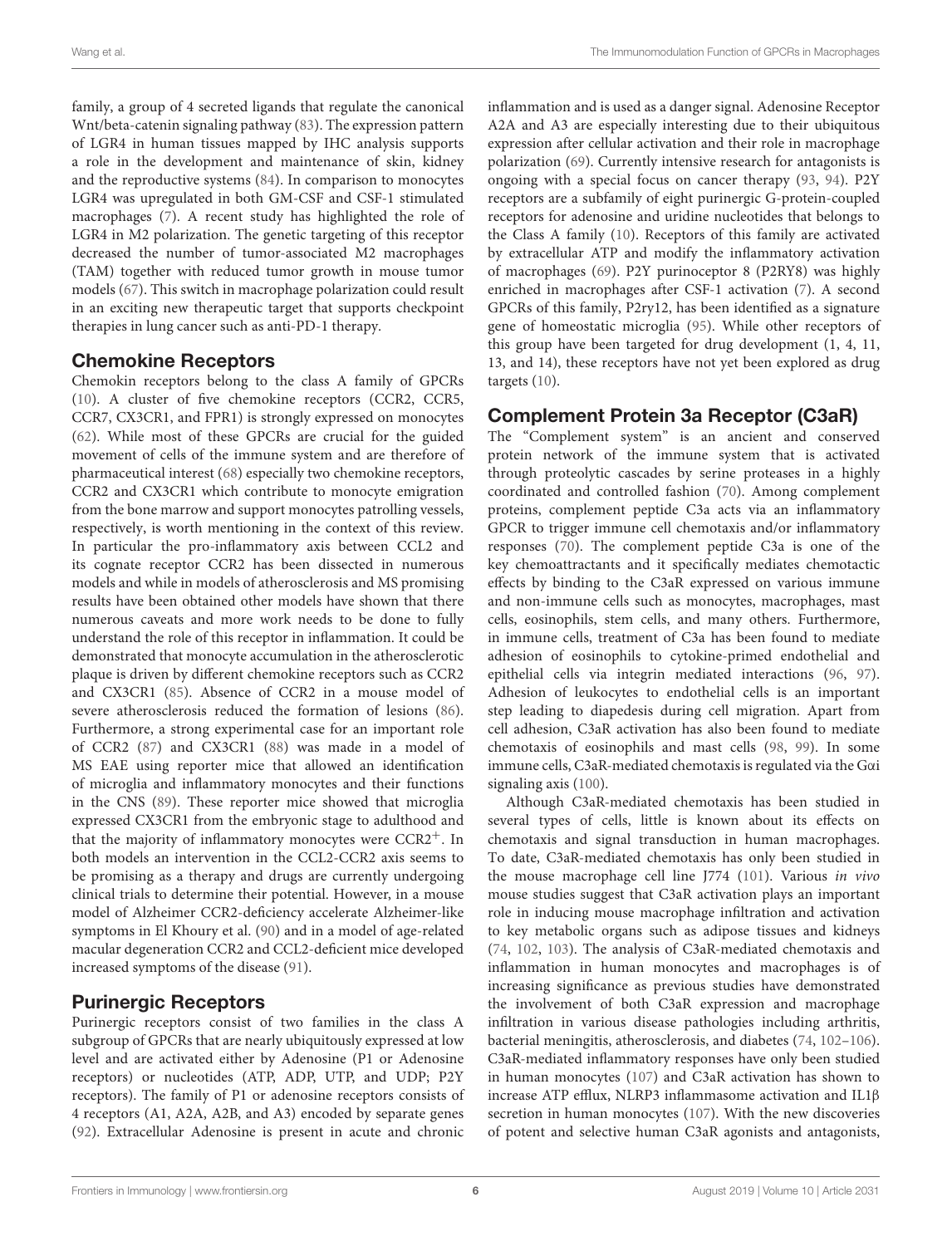further studies on C3aR function in human macrophages will provide important insights [\(108\)](#page-12-1).

# Complement Protein 5a Receptor (C5aR)

Cleavage of complement protein C5 produces complement peptide C5a [\(70\)](#page-11-1). Similar to C3a, complement peptide C5a is a potent proinflammatory, and chemotactic factor that also acts via an inflammatory GPCR to trigger immune cell activation [\(71\)](#page-11-2). The C5a receptor C5aR was recently renamed C5aR1 and is expressed widely on immune cells, including monocytes, macrophages, eosinophils, neutrophils and T cells. Additionally C5aR is expressed on non-hemopoietic cells in the liver, kidney, adipose tissue, the central nervous system, and other tissues [\(109\)](#page-12-2). C5aR inhibition blocks inflammation in various mouse models or can reverse established pathology in the K/B  $\times$ N mouse arthritis model [\(72\)](#page-11-34). Thus, therapeutic interventions that target C5aR are currently investigated in diseases of inflammatory etiology [\(110\)](#page-12-3) as well as cancer [\(111\)](#page-12-4).

Only a few potent and selective low molecular weight peptidomimetic and small molecule C5aR antagonists have been reported [\(73\)](#page-11-3). These antagonists have shown anti-inflammatory activity in vitro in human immune cells including macrophages and efficacy in vivo in animal models of inflammatory disease [\(73\)](#page-11-3). C5aR antagonists 3D53, W54011, and JJ47 all show potent inhibition of C5a-induced chemotaxis and inflammatory gene expression in human and rat macrophages [\(73\)](#page-11-3). Further C5aR has shown to differentially modulate LPSinduced inflammatory responses in human monocytes and macrophages [\(112\)](#page-12-5). While C5aR activation potentiated LPSinduced inflammatory mediators in human monocytes, C5a inhibited these responses in human M1-like and M2-like macrophages [\(112\)](#page-12-5). Interestingly, C5aR activation also enhanced clearance of the Gram-negative bacterial pathogen Salmonella enterica serovar Typhimurium from human macrophages [\(112\)](#page-12-5). However, despite the importance of C5aR in macrophage biology and the success in preclinical models of human inflammatory diseases, few C5aR antagonists have so far progressed beyond phase I clinical trials.

# Protease-Activated Receptors

Protease activated receptors, PARs (PAR1-4), are an unusual group of cell surface GPCRs, which self-activate after cleavage of their N-termini by pre-dominantly danger-associated serine proteases to enable coupling and activation of intracellular G-protein signaling cascades [\(113\)](#page-12-6). Among PARs, PAR2 is the most highly expressed PAR on immune cells like human macrophages and is activated by multiple proteases involved in inflammation [\(74\)](#page-11-4). Various extracellular pathogen-associated (e.g., house dust mite and cockroach proteases, Gingipains, and others) and damage-associated (thrombin, trypsin, tryptase, tissue factor VIIa, kallikreins, neutrophil elastase, cathepsin G, proteinase 3, and others), serine proteases are sensed by PAR2 to trigger intracellular signaling and inflammation [\(74\)](#page-11-4). In human macrophages, PAR2 gene expression and cell-surface protein expression are increased by LPS and common dietary fatty acids such as palmitic, stearic, and myristic acids [\(74\)](#page-11-4). PAR2 activation is generally proinflammatory both in vitro and in vivo.

In vitro, PAR2 activation amplified palmitic acid-induced IL-1β and IL-6 secretion from human M2-like macrophages and a potent PAR2 antagonist GB88 prevented the augmented effect of IL-1β and IL-6 secretion by PAR2 activation [\(74\)](#page-11-4). Furthermore, in both M1-like and M2-like human macrophages, the PAR2 activation increased TNFα and IL10 secretion in a manner similar to LPS [\(114\)](#page-12-7). Interestingly, human monocytes that were matured to an M1 phenotype in the presence of a PAR2 agonist had a reduced cell area, and released less TNF-α after LPS challenge [\(75\)](#page-11-35). In contrast, human monocytes matured to an M2 phenotype in the presence of a PAR2 agonist also had a reduced cell area and made significantly more TNFα after LPS stimulation [\(75\)](#page-11-35). Furthermore, a recent study suggests that PAR2 activation promotes M1 macrophage polarization and inflammation via activating the FOXO1 pathway in mouse macrophages [\(115\)](#page-12-8). In vivo, the PAR2-activating protease, tissue factor VIIa, acting via PAR2 activates adipose tissue macrophages, and causes insulin resistance and metabolic dysfunction in mice [\(76\)](#page-11-5). In another independent study, the PAR2 antagonist, GB88, given orally to diet-induced obese rats also completely attenuated adipose tissue inflammation and prevented increased infiltrated macrophages into the adipose tissue [\(116\)](#page-12-9). Taken together, these in vitro and in vivo studies suggest that among PARs, PAR2 might play an important role in macrophage differentiation and activation. However, no PAR2-directed therapies have yet been devised for treating various macrophage-driven chronic inflammatory disease conditions.

# OTHER MACROPHAGE-EXPRESSED GPCRs [\(TABLE 2\)](#page-7-0)

# Histamine H<sub>4</sub> Receptor (HRH4)

HRH4 is a Class A histamine receptor that was initially cloned and characterized as a result of a databank search and found to be localized in blood and peripheral lymphoid organs [\(123\)](#page-12-10). The receptor was shown to be expressed specifically by natural killer cells and cells of the myeloid linage [\(124\)](#page-12-11). In macrophages, it is exclusively upregulated after in vitro stimulation of cells with GM-CSF while monocytes and CSF-1 differentiated macrophages are virtually negative for this receptor [\(7\)](#page-9-6). This observation that GM-CSF is required for HRH4 expression was supported by the finding that dendritic cells expressed this receptor after differentiation from monocytes using this cytokine in combination with IL-4 [\(125\)](#page-12-12). The role of histamine in inflammatory conditions such as allergies and the expression on cells of the immune system have generated a strong interest in HRH4 as a drug target. Recent studies have demonstrated a strong anti-inflammatory function of HRH4 inhibitors in psoriasis and lung inflammation [\(117\)](#page-12-13).

# 5-Hydroxytryptamine Receptor 2B (5-HT<sub>2B</sub>) and 7  $(5-HT_7)$

HTR are a receptor family for the neurotransmitter 5- Hydroxytryptamine (serotonin) that belongs to the Class A family of GPCRs [\(10\)](#page-9-9). Two members of this family 5-HT2B and 5-HT7 have been identified to be expressed strongly on M2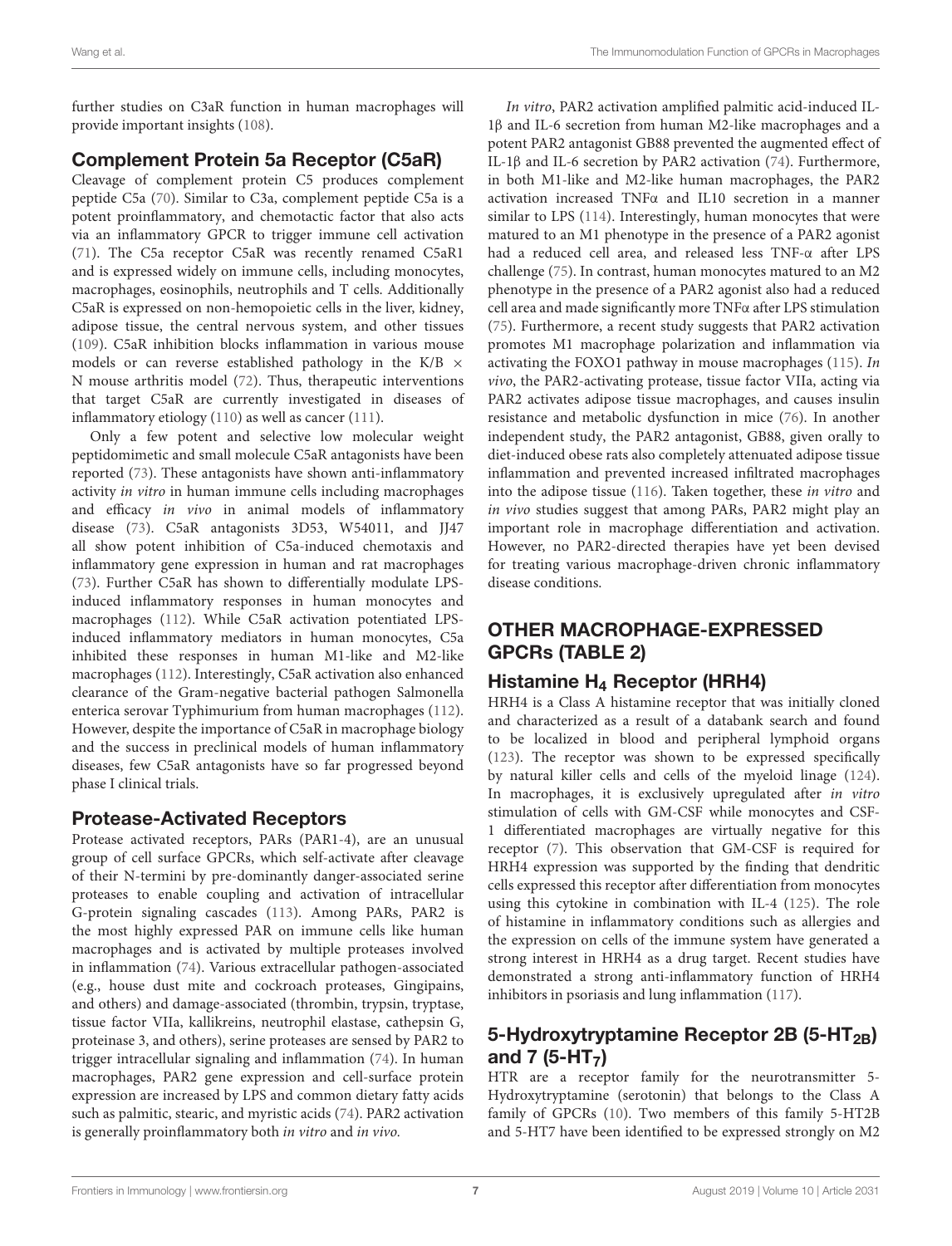#### <span id="page-7-0"></span>TABLE 2 | Other macrophage-expressed GPCR.

| <b>Full name</b>                                                                | Receptor<br>abbreviation  | <b>Class</b> | Function (macrophage)                                           | <b>References</b> |
|---------------------------------------------------------------------------------|---------------------------|--------------|-----------------------------------------------------------------|-------------------|
| Histamine $H_A$ receptor                                                        | HRH4                      | Class A      | Potentially macrophage activation (M2) and<br>immune regulation | (117)             |
| 5-Hydroxytryptamine receptor 2B or<br>serotonin receptor 2B                     | HTR2B                     | Class A      | Potentially macrophage polarization (M2)                        | (118)             |
| EGF-like module-containing mucin-like<br>hormone receptor-like (EGF-TM7 family) | EMR <sub>3</sub>          | Class B      | Potentially macrophage activation and immune<br>regulation      | (119)             |
| Angiotensin receptors                                                           | $AT1 - AT4$               | Class A      | Pro- and anti-flammatory macrophage<br>activation               | (120, 121)        |
| Succinate receptor 1                                                            | SUCNR1                    | Class A      | M2 polarization, metabolic response of obesity                  | (122)             |
| Mas-related GPCR                                                                | <b>MRGPCRF</b>            | Class A      | Potentially inflammation                                        | (7)               |
| Endothelin receptor                                                             | ETA, B1, B2, C            | Class A      | Potentially macrophage polarization and<br>inflammation         | (7)               |
| Lysophosphatidic acid receptor                                                  | LPA <sub>5</sub> or GPR92 | Class A      | Potentially macrophage activation and<br>inflammation           | (7)               |
| G protein-coupled receptor family C<br>type 5A                                  | GPCR5A                    | Class C      | Inflammation                                                    | (7)               |

macrophages with both receptors skewing the differentiation to the M2 activation state [\(118\)](#page-12-14). In an independent study it could be shown that 5-HT2B while weakly expressed on monocytes and GM-CSF macrophages was strongly upregulated by CSF-1 stimulation [\(7\)](#page-9-6). While a large number of small molecule agonists and antagonists for these receptor family have been established and have been tested in clinical trials, none have been identified that target macrophages specifically.

# EGF-Like Module-Containing Mucin-Like Hormone Receptor-Like 3

EMR3 belongs to the EGF-TM7 family of receptors. All family members are class B adhesion GPCRs [\(10\)](#page-9-9) and expressed exclusively on cells of the immune system [\(126\)](#page-12-19). In humans EMR3 is present on myeloid cells including CD16<sup>+</sup> monocytes [\(127\)](#page-12-20) and strongly upregulated after GM-CSF differentiation [\(7\)](#page-9-6). While the expression of adhesion GPCRs has been demonstrated on macrophages in atherosclerotic plaques and autoimmune inflammatory pathologies such as MS no clear understanding of their function has been published yet [\(119\)](#page-12-15).

### Angiotensin Receptor 1 and 2

The two extensively studied angiotensin receptors AT1 and AT2 and two less characterized receptors (AT3 and AT4) are class A GPCRs that are activated by the octapeptide effector hormone Angiotensin II (Ang2). They are best known for their role in regulating blood pressure and are targeted clinically in the treatment of hypertension [\(128\)](#page-12-21). AT1 and AT2 are expressed on activated monocytes/macrophages and Ang2 has been shown to provide a powerful proinflammatory stimulus via AT1 [\(120\)](#page-12-16). In contrast, the specific activation of AT2 on LPS-activated human monocytic cell lines provides an anti-inflammatory signal and causes a downregulation of the expression of proinflammatory cytokines such as TNF [\(121\)](#page-12-17). Since macrophages and their expression of cytokines have been shown to play an important, yet not entirely understood role in hypertension these divergent roles of the angiotensin receptors could potentially be used to develop a highly specific therapy for this pathology [\(129\)](#page-12-22).

### Succinate Receptor 1

In a recent publication, compelling evidence has been presented that the Succinate receptor 1 (SUCNR1) is involved in M2 polarization of adipose fat-associated macrophages. Thus, this GPCR is part of the regulatory system that controls the metabolic response to obesity [\(122\)](#page-12-18).

### Other GPCRs

The Class A receptors Mas-related GPCRs (MRGPCRsF), endothelin receptor (EDNRB), Lysophosphatidic acid receptor 5 (LPA<sup>5</sup> or GPR92) and G protein-coupled receptor family C type 5A (GPCRs5A) are strongly expressed after macrophage differentiation [\(7\)](#page-9-6) but have not yet been studied in detail in the context of macrophage function.

### ROLES OF GPCRs IN TISSUE-RESIDENT MACROPHAGES

A multitude of GPCRs with ligands active in macrophage development and localization (chemokine receptors) and inflammation (biogenic amines (Histamin), lipid mediators (prostaglandins, prostanoids, leukotrienes, platelet-activating factor), peptide hormones (Chemokines, C5a, anaphylatoxin) have been described to be expressed on mouse and human macrophages [\(6,](#page-9-5) [7,](#page-9-6) [61\)](#page-10-33). The sheer number of GPCRs expressed on macrophages and the large variety of tissue-resident macrophage populations make a comprehensive review not feasible. Therefore, we will focus on cardiac and tumor-associated macrophages as examples for emerging therapeutic targets.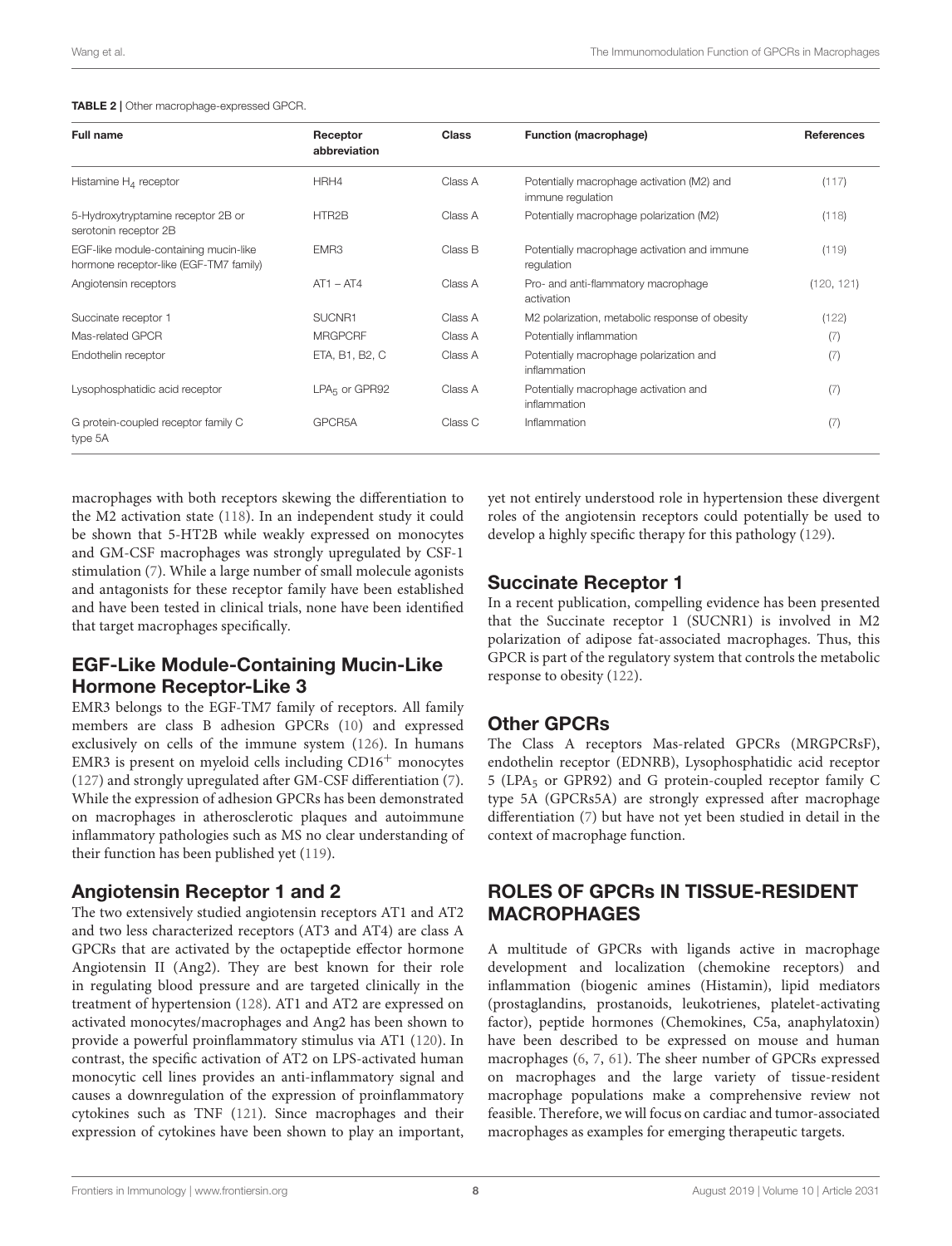# Cardiac Macrophages

Cardiovascular disease is despite intensive research and new treatment options the leading reason for mortality worldwide. The role of macrophages in the maintenance of cardiovascular health has not been fully appreciated and only recently the contribution of the innate immune system has begun to become better understood [\(130](#page-12-23)[–133\)](#page-12-24). In the healthy heart macrophages of embryonic origin are maintained by local proliferation [\(134\)](#page-12-25). They contribute to tissue homeostasis and regeneration by phagocytosis of dead cells and tissue repair, produce locally a variety of factors such as cytokines and have been shown to form connections to cardiomyocytes which allows them to support electrical conduction within cardiac tissue [\(131,](#page-12-26) [132\)](#page-12-27). This population co-exists with monocyte derived CCR2<sup>+</sup> macrophages and fate analysis has demonstrated that these monocyte-derived macrophages replace successively with age macrophages of embryonic origin [\(135\)](#page-12-28).

After an ischemic myocardial injury a large number of monocytes egresses the spleen and infiltrates the cardiac tissue [\(136\)](#page-12-29). The release from the spleen reservoir is not CCR2-dependent as demonstrated in CCR2-deficient mice but monocyte accumulation in the myocardium is lacking in this model [\(136\)](#page-12-29). An interesting role has been shown for the angiotensin receptor 1 (AGTR1) using Atgr1a−/<sup>−</sup> animals [\(136\)](#page-12-29) Atgr1a is present on activated monocytes [\(137,](#page-12-30) [138\)](#page-12-31) and in genedeficient mice the egress from the spleen is rendered ineffective and reduced significantly [\(136\)](#page-12-29). Since the influx of monocytes has to be carefully timed to be beneficial and to contribute to tissue healing after infarction both receptors, CCR2 and AGTR1 could be a therapeutic target.

# Tumor Associated Macrophages (TAMs)

Solid tumors that have become detectable clinically have evaded immune surveillance. This is astonishing given that up to 3% of the tumor mass consists of TAMs. The underlying mechanisms how the immune response is subverted are still not understood entirely [\(49\)](#page-10-19) but a study of renal cell carcinoma has shown a negative correlation of TAMs and regulatory T cells with long term survival [\(139\)](#page-12-32). It a meta-analysis of various other cancers such as breast, bladder, ovarian, oral and thyroid cancer it has been confirmed that the density of TAMs in tumor tissue allows a negative prognosis of the overall survival [\(140\)](#page-12-33). In contrast, a positive effect could be detected in patients with colorectal cancer [\(140\)](#page-12-33). In a small pilot study no significantly different effect of M1 vs. M2 macrophages could be detected. Therefore, the role of macrophage polarization in human TAMs remains controversial [\(140\)](#page-12-33).

These observations that demonstrate that the presence of macrophages has a negative effect on the outcome of cancer are consistent with earlier studies that showed that the chemokine CCL2 which is expressed by tumor cells and stroma drives the recruitment. TAMs express vascular endothelial growth factor A in the tumor environment and facilitate extravasation of cells from the tumor thus promoting metastasis [\(141\)](#page-12-34). A blocking of the CCL2/CCR2 axis using an anti-CCL2 agent in a mouse model reduces the number of infiltrating monocytes by preventing them from leaving the bone marrow and inhibits metastasis

significantly [\(141\)](#page-12-34). This points a potential therapeutic approach that could be used to prevent the spreading of metastatic tumor cells to secondary tissues. An unexpected side effect of this therapeutic approach became apparent when the treatment of CCL2 was interrupted [\(142\)](#page-12-35). This caused an enhanced mobilization of cells from tumors and an increased the number of metastases [\(142\)](#page-12-35). Nevertheless, antibody-based biologicals and small molecule inhibitors specific for CCR2 are currently used in trials for cancer treatment and other anti-inflammatory therapies [\(10\)](#page-9-9). Instead of blocking TAM infiltration an alternative approach is desirable that aims at specific macrophage functions or activities that support tumor growth. An example would be the presence of large quantities of extracellular adenosine in tumors. These nucleotides have been demonstrated to modify macrophage activation [\(143\)](#page-12-36). Activation of macrophages in the presence of adenosine which acts through the A2A receptor results in the M2 phenotype causing in immunosuppression [\(144\)](#page-13-0). Use of inhibitors of purinergic receptors in combination with checkpoint therapy could be a useful new approach to cancer therapy [\(145\)](#page-13-1).

# **CONCLUSION**

The complexity of the possible functional interactions of these monocyte/macrophage receptors with the micro- and macroenvironment is elevated by various factors. First, macrophages are a highly heterogeneous family of cells that are able to respond to changes in the tissue environment with remarkable plasticity [\(146\)](#page-13-2). While reductionistic in vitro approaches have been able to form a picture of specific gene signatures of macrophage populations after stimulation with opposing cytokines such as GM-CSF and CSF-1 or IL-4 and IFN-γ [\(32,](#page-10-2) [36\)](#page-10-6) it is highly unlikely that under inflammatory conditions in vivo equivalent populations can develop in adjacent tissue areas depending on the respective conditions. In fact, recent, unbiased single cell, deep sequencing experiments of microglia demonstrated an impressive heterogeneity in the unchallenged brain and were able to distinguish six different microglia populations [\(95\)](#page-11-24). One can speculate that in inflammation a similar approach would show a vast and confusing number of macrophage populations displaying different signatures due to concurrently ongoing activation, differentiation and polarization.

Second, GPCRs e.g., LGR4 which are expressed on macrophages show an overlapping expression in various tissues such as skin and kidneys [\(84\)](#page-11-13) while the expression of other receptors e.g., EMR3 or CCR2 is limited to cells of the hemopoietic linage. Receptors with an expression in the myeloid line such as F4/80 (EGF-TM7 family) or CCR2 have shown a specific non-overlapping function knockout studies in mouse models [\(147,](#page-13-3) [148\)](#page-13-4). How this translates to the function of macrophages in a transient blocking in humans in vivo using small molecule antagonists has not yet been experimentally evaluated. Developing macrophage specific gene deficient mouse models could be a first step to a better understanding of off-target effects of an interference with specific receptors in complex models such as infection.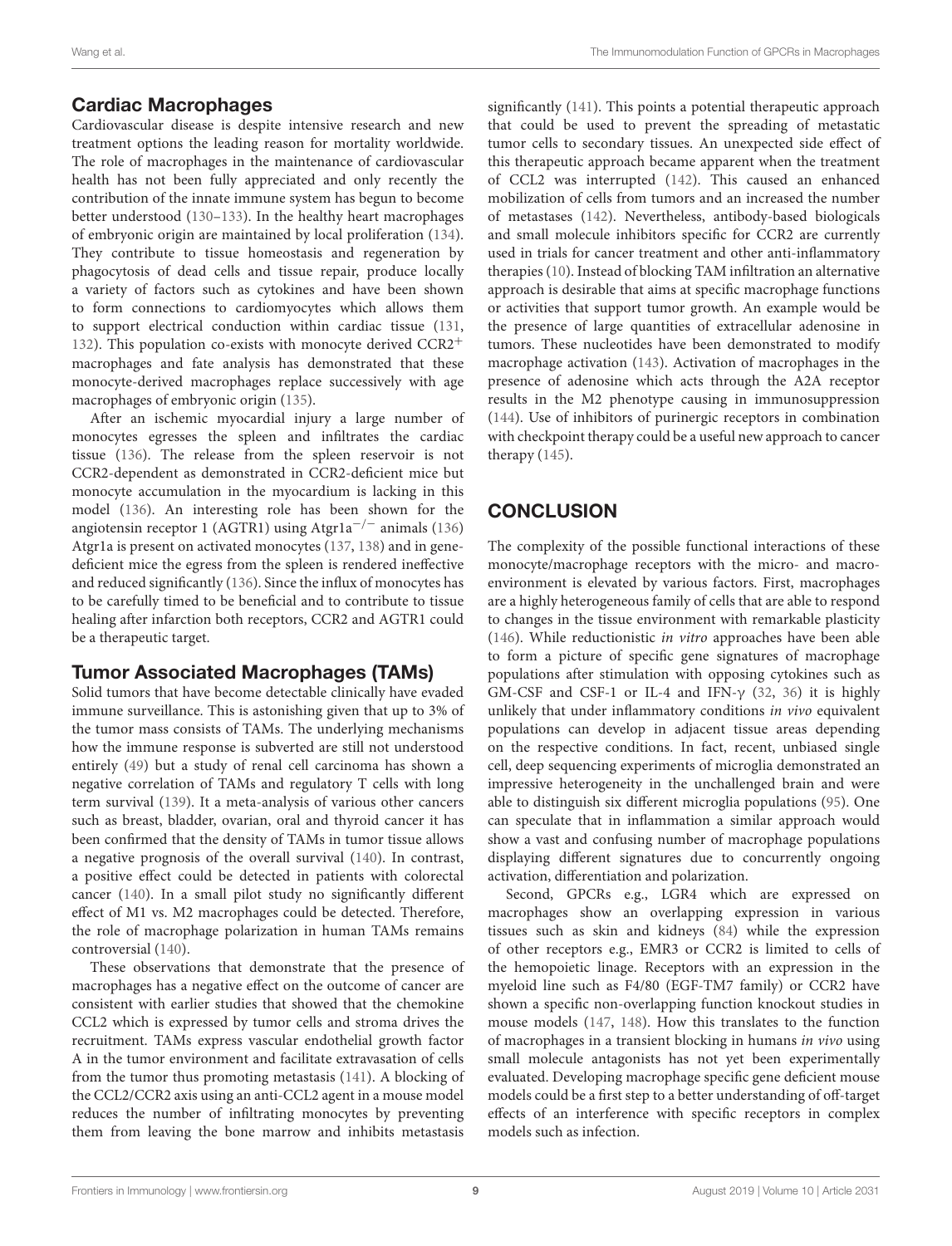Finally, other complicating factors are tissue specific gene regulation of GPCRs using different promoter structures [\(149\)](#page-13-5) and the possibility of an alternative splicing of these receptors for example in the EGF-TM7 family of receptors resulting in various final proteins [\(150\)](#page-13-6). Overall, the broad range of these receptors and the complexity of expression on macrophage subsets may present challenges in effectively targeting them in order to modulate macrophage activity for the treatment of disorders involving these phagocytes. However, given that there have been successes resulting in licensing of some agents, this should be encouraging for further development and applications. It is interesting to note that other small molecule targeted therapies have shown unexpected but potentially useful offtarget effects. One example being abl kinase inhibitors for chronic myeloid leukemia, such as Imatinib, having the ability of inhibiting c-fms, the M-CSF/CSF-1 receptor, with inhibitory

### **REFERENCES**

- <span id="page-9-0"></span>1. Nathan C, Ding A. Nonresolving inflammation. Cell. (2010) 140:871–82. doi: [10.1016/j.cell.2010.02.029](https://doi.org/10.1016/j.cell.2010.02.029)
- <span id="page-9-1"></span>2. Varol C, Yona S, Jung S. Origins and tissue-context-dependent fates of blood monocytes. Immunol Cell Biol. (2009) 87:30–8. doi: [10.1038/icb.2008.90](https://doi.org/10.1038/icb.2008.90)
- <span id="page-9-2"></span>3. Taylor PR, Martinez-Pomares L, Stacey M, Lin HH, Brown GD, Gordon S. Macrophage receptors and immune recognition. Annu Rev Immunol. (2005) 23:901–44. doi: [10.1146/annurev.immunol.23.021704.115816](https://doi.org/10.1146/annurev.immunol.23.021704.115816)
- <span id="page-9-3"></span>4. Janeway CA Jr, Medzhitov R. Innate immune recognition. Annu Rev Immunol[. \(2002\) 20:197–216. doi: 10.1146/annurev.immunol.20.083001.](https://doi.org/10.1146/annurev.immunol.20.083001.084359) 084359
- <span id="page-9-4"></span>5. Pierce KL, Premont RT, Lefkowitz RJ. Seven-transmembrane receptors. Nat Rev Mol Cell Biol. (2002) 3:639–50. doi: [10.1038/nrm908](https://doi.org/10.1038/nrm908)
- <span id="page-9-5"></span>6. Lattin JE, Schroder K, Su AI, Walker JR, Zhang J, Wiltshire T, et al. Expression analysis of G Protein-Coupled Receptors in mouse macrophages. Immunome Res. (2008) 4:5. doi: [10.1186/1745-7580-4-5](https://doi.org/10.1186/1745-7580-4-5)
- <span id="page-9-6"></span>7. Hohenhaus DM, Schaale K, Le Cao KA, Seow V, Iyer A, Fairlie DP, et al. An mRNA atlas of G protein-coupled receptor expression during primary human monocyte/macrophage differentiation and lipopolysaccharide-mediated activation identifies targetable candidate regulators of inflammation. Immunobiology. (2013) 218:1345–53. doi: [10.1016/j.imbio.2013.07.001](https://doi.org/10.1016/j.imbio.2013.07.001)
- <span id="page-9-7"></span>8. Lambris JD, Ricklin D, Geisbrecht BV. Complement evasion by human pathogens. Nat Rev Microbiol. (2008) 6:132–42. doi: [10.1038/nrmicro1824](https://doi.org/10.1038/nrmicro1824)
- <span id="page-9-8"></span>9. Hajishengallis G, Lambris JD. Microbial manipulation of receptor crosstalk in innate immunity. Nat Rev Immunol. (2011) 11:187–200. doi: [10.1038/nri2918](https://doi.org/10.1038/nri2918)
- <span id="page-9-9"></span>10. Hauser AS, Attwood MM, Rask-Andersen M, Schioth HB, Gloriam DE. Trends in GPCR drug discovery: new agents, targets and indications. Nat Rev Drug Discov. (2017) 16:829–42. doi: [10.1038/nrd.2017.178](https://doi.org/10.1038/nrd.2017.178)
- <span id="page-9-10"></span>11. Venkatakrishnan AJ, Deupi X, Lebon G, Tate CG, Schertler GF, Babu MM. Molecular signatures of G-protein-coupled receptors. Nature. (2013) 494:185–94. doi: [10.1038/nature11896](https://doi.org/10.1038/nature11896)
- <span id="page-9-11"></span>12. van Furth R, Cohn ZA, Hirsch JG, Humphrey JH, Spector WG, Langevoort HL. The mononuclear phagocyte system: a new classification of macrophages, monocytes, and their precursor cells. Bull World Health Organ. (1972) 46:845–52.
- <span id="page-9-12"></span>13. Aschoff L. Das reticulo-endotheliale system. Ergeb Inn Med Kinderheilkd. (1924) 26:1–118. doi: [10.1007/978-3-642-90639-8\\_1](https://doi.org/10.1007/978-3-642-90639-8_1)
- <span id="page-9-13"></span>14. Steinman RM, Cohn ZA. Identification of a novel cell type in peripheral lymphoid organs of mice. I. Morphology, quantitation, tissue distribution. J Exp Med. (1973) 137:1142–62. doi: [10.1084/jem.137.5.1142](https://doi.org/10.1084/jem.137.5.1142)
- <span id="page-9-14"></span>15. Nussenzweig MC, Steinman RM. Contribution of dendritic cells to stimulation of the murine syngeneic mixed leukocyte reaction. J Exp Med. (1980) 151:1196–212. doi: [10.1084/jem.151.5.1196](https://doi.org/10.1084/jem.151.5.1196)

effects on monocyte development, macrophage, and osteoclast activity [\(151,](#page-13-7) [152\)](#page-13-8). However, further work will be necessary to unveil the full potential of a therapeutic targeting of GPCRs on macrophages.

## AUTHOR CONTRIBUTIONS

WW contributed to determine the content of each section and edited the manuscript. XW, AI, AL, and HK collected data and wrote the each section of the manuscript. All authors read and approved the final manuscript.

# FUNDING

This study was only supported by the National Natural Science Foundation of China (81673444).

- <span id="page-9-15"></span>16. Yona S, Gordon S. From the reticuloendothelial to mononuclear phagocyte system - the unaccounted years. Front Immunol. (2015) 6:328. doi: [10.3389/fimmu.2015.00328](https://doi.org/10.3389/fimmu.2015.00328)
- <span id="page-9-16"></span>17. Yona S, Kim KW, Wolf Y, Mildner A, Varol D, Breker M, et al. Fate mapping reveals origins and dynamics of monocytes and tissue macrophages under homeostasis. Immunity. (2013) 38:79–91. doi[: 10.1016/j.immuni.2012.12.001](https://doi.org/10.1016/j.immuni.2012.12.001)
- <span id="page-9-17"></span>18. Gomez Perdiguero E, Klapproth K, Schulz C, Busch K, Azzoni E, Crozet L, et al. Tissue-resident macrophages originate from yolk-sac-derived erythromyeloid progenitors. Nature. (2015) 518:547–51. doi: [10.1038/nature13989](https://doi.org/10.1038/nature13989)
- <span id="page-9-18"></span>19. Ginhoux F, Greter M, Leboeuf M, Nandi S, See P, Gokhan S, et al. Fate mapping analysis reveals that adult microglia derive from primitive macrophages. Science. (2010) 330:841–5. doi: [10.1126/science.1194637](https://doi.org/10.1126/science.1194637)
- <span id="page-9-19"></span>20. Hoeffel G, Wang Y, Greter M, See P, Teo P, Malleret B, et al. Adult Langerhans cells derive predominantly from embryonic fetal liver monocytes with a minor contribution of yolk sac-derived macrophages. J Exp Med. (2012) 209:1167–81. doi: [10.1084/jem.20120340](https://doi.org/10.1084/jem.20120340)
- <span id="page-9-20"></span>21. Bogunovic M, Ginhoux F, Helft J, Shang L, Hashimoto D, Greter M, et al. Origin of the lamina propria dendritic cell network. Immunity. (2009) 31:513–25. doi: [10.1016/j.immuni.2009.08.010](https://doi.org/10.1016/j.immuni.2009.08.010)
- <span id="page-9-21"></span>22. Varol C, Vallon-Eberhard A, Elinav E, Aychek T, Shapira Y, Luche H, et al. Intestinal lamina propria dendritic cell subsets have different origin and functions. Immunity[. \(2009\) 31:502–12. doi: 10.1016/j.immuni.2009.](https://doi.org/10.1016/j.immuni.2009.06.025) 06.025
- <span id="page-9-22"></span>23. Bain CC, Bravo-Blas A, Scott CL, Gomez Perdiguero E, Geissmann F, Henri S, et al. Constant replenishment from circulating monocytes maintains the macrophage pool in the intestine of adult mice. Nat Immunol. (2014) 15:929–37. doi: [10.1038/ni.2967](https://doi.org/10.1038/ni.2967)
- <span id="page-9-23"></span>24. Fogg DK, Sibon C, Miled C, Jung S, Aucouturier P, Littman DR, et al. A clonogenic bone marrow progenitor specific for macrophages and dendritic cells. Science. (2006) 311:83–7. doi: [10.1126/science.1117729](https://doi.org/10.1126/science.1117729)
- <span id="page-9-24"></span>25. Hettinger J, Richards DM, Hansson J, Barra MM, Joschko AC, Krijgsveld J, et al. Origin of monocytes and macrophages in a committed progenitor. Nat Immunol. (2013) 14:821–30. doi: [10.1038/ni.2638](https://doi.org/10.1038/ni.2638)
- <span id="page-9-25"></span>26. Naik SH, Sathe P, Park HY, Metcalf D, Proietto AI, Dakic A, et al. Development of plasmacytoid and conventional dendritic cell subtypes from single precursor cells derived in vitro and in vivo. Nat Immunol. (2007) 8:1217–26. doi: [10.1038/ni1522](https://doi.org/10.1038/ni1522)
- <span id="page-9-26"></span>27. Onai N, Obata-Onai A, Schmid MA, Ohteki T, Jarrossay D, Manz MG. Identification of clonogenic common Flt3+M-CSFR+ plasmacytoid and conventional dendritic cell progenitors in mouse bone marrow. Nat Immunol. (2007) 8:1207–16. doi: [10.1038/ni1518](https://doi.org/10.1038/ni1518)
- <span id="page-9-27"></span>28. Serbina NV, Pamer EG. Monocyte emigration from bone marrow during bacterial infection requires signals mediated by chemokine receptor CCR2. Nat Immunol. (2006) 7:311–7. doi: [10.1038/ni1309](https://doi.org/10.1038/ni1309)
- <span id="page-9-28"></span>29. Serbina NV, Salazar-Mather TP, Biron CA, Kuziel WA, Pamer EG. TNF/iNOS-producing dendritic cells mediate innate immune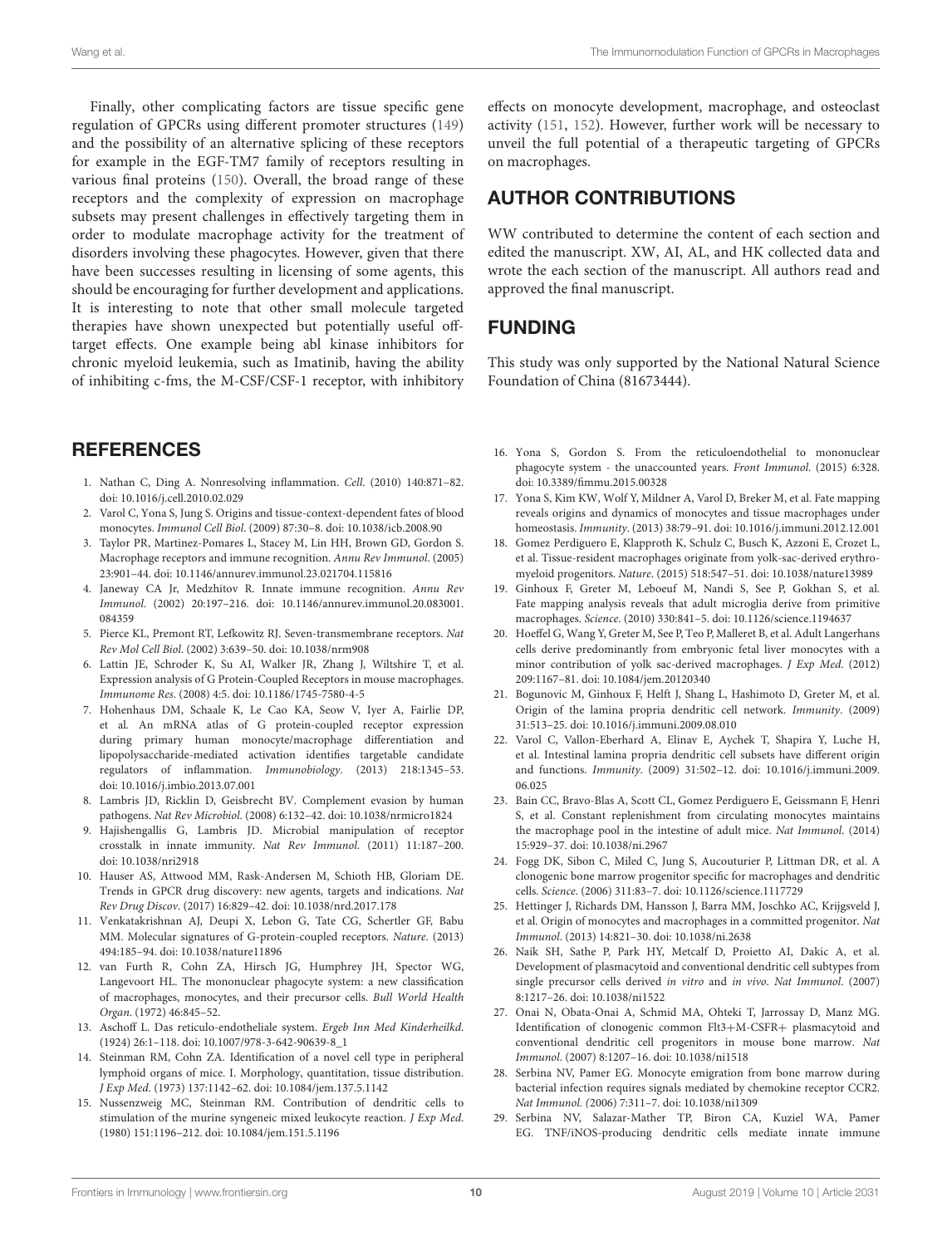defense against bacterial infection. Immunity. (2003) 19:59–70. doi: [10.1016/S1074-7613\(03\)00171-7](https://doi.org/10.1016/S1074-7613(03)00171-7)

- <span id="page-10-0"></span>30. Leon B, Lopez-Bravo M, Ardavin C. Monocyte-derived dendritic cells formed at the infection site control the induction of protective T helper 1 responses against Leishmania. Immunity. (2007) 26:519–31. doi: [10.1016/j.immuni.2007.01.017](https://doi.org/10.1016/j.immuni.2007.01.017)
- <span id="page-10-1"></span>31. Menezes S, Melandri D, Anselmi G, Perchet T, Loschko J, Dubrot J, et al. The heterogeneity of Ly6Chi monocytes controls their differentiation into iNOS+ macrophages or monocyte-derived dendritic cells. Immunity. (2016) 45:1205–18. doi: [10.1016/j.immuni.2016.12.001](https://doi.org/10.1016/j.immuni.2016.12.001)
- <span id="page-10-2"></span>32. Murray PJ. Macrophage polarization. Annu Rev Physiol. (2017) 79:541–66. doi: [10.1146/annurev-physiol-022516-034339](https://doi.org/10.1146/annurev-physiol-022516-034339)
- <span id="page-10-3"></span>33. Jakubzick C, Gautier EL, Gibbings SL, Sojka DK, Schlitzer A, Johnson TE, et al. Minimal differentiation of classical monocytes as they survey steady-state tissues and transport antigen to lymph nodes. Immunity. (2013) 39:599–610. doi: [10.1016/j.immuni.2013.08.007](https://doi.org/10.1016/j.immuni.2013.08.007)
- <span id="page-10-4"></span>34. Bleriot C, Dupuis T, Jouvion G, Eberl G, Disson O, Lecuit M. Liver-resident macrophage necroptosis orchestrates type 1 microbicidal inflammation and type-2-mediated tissue repair during bacterial infection. Immunity. (2015) 42:145–58. doi: [10.1016/j.immuni.2014.12.020](https://doi.org/10.1016/j.immuni.2014.12.020)
- <span id="page-10-5"></span>35. Hashimoto D, Chow A, Noizat C, Teo P, Beasley MB, Leboeuf M, et al. Tissue-resident macrophages self-maintain locally throughout adult life with minimal contribution from circulating monocytes. Immunity. (2013) 38:792–804. doi: [10.1016/j.immuni.2013.04.004](https://doi.org/10.1016/j.immuni.2013.04.004)
- <span id="page-10-6"></span>36. Murray PJ, Allen JE, Biswas SK, Fisher EA, Gilroy DW, Goerdt S, et al. Macrophage activation and polarization: nomenclature and experimental guidelines. Immunity. (2014) 41:14–20. doi: [10.1016/j.immuni.2014.06.008](https://doi.org/10.1016/j.immuni.2014.06.008)
- <span id="page-10-7"></span>37. Gordon S. Alternative activation of macrophages. Nat Rev Immunol. (2003) 3:23–35. doi: [10.1038/nri978](https://doi.org/10.1038/nri978)
- <span id="page-10-8"></span>38. Tamoutounour S, Guilliams M, Montanana Sanchis F, Liu H, Terhorst D, Malosse C, et al. Origins and functional specialization of macrophages and of conventional and monocyte-derived dendritic cells in mouse skin. Immunity[. \(2013\) 39:925–38. doi: 10.1016/j.immuni.2013.](https://doi.org/10.1016/j.immuni.2013.10.004) 10.004
- <span id="page-10-9"></span>39. Sunderkotter C, Nikolic T, Dillon MJ, van Rooijen N, Stehling M, Drevets DA, et al. Subpopulations of mouse blood monocytes differ in maturation stage and inflammatory response. J Immunol. (2004) 172:4410–7. doi: [10.4049/jimmunol.172.7.4410](https://doi.org/10.4049/jimmunol.172.7.4410)
- <span id="page-10-10"></span>40. Hu S, Wei W, Korner H. The role of monocytes in models of infection by protozoan parasites. Mol Immunol. (2017) 88:174–84. doi: [10.1016/j.molimm.2017.06.020](https://doi.org/10.1016/j.molimm.2017.06.020)
- <span id="page-10-11"></span>41. Cauwels A, Vandendriessche B, Brouckaert P. Of mice, men, and inflammation. Proc Nat Acad Sci USA. (2013) 110:E3150. doi: [10.1073/pnas.1308333110](https://doi.org/10.1073/pnas.1308333110)
- <span id="page-10-12"></span>42. Schroder K, Irvine KM, Taylor MS, Bokil NJ, Le Cao KA, Masterman KA, et al. Conservation and divergence in Toll-like receptor 4-regulated gene expression in primary human versus mouse macrophages. Proc Nat Acad Sci USA. (2012) 109:E944–53. doi: [10.1073/pnas.1110156109](https://doi.org/10.1073/pnas.1110156109)
- <span id="page-10-13"></span>43. Ingersoll MA, Spanbroek R, Lottaz C, Gautier EL, Frankenberger M, Hoffmann R, et al. Comparison of gene expression profiles between human and mouse monocyte subsets. Blood. (2010) 115:e10–9. doi: [10.1182/blood-2009-07-235028](https://doi.org/10.1182/blood-2009-07-235028)
- <span id="page-10-14"></span>44. Cros J, Cagnard N, Woollard K, Patey N, Zhang SY, Senechal B, et al. Human CD14dim monocytes patrol and sense nucleic acids and viruses via TLR7 and TLR8 receptors. Immunity[. \(2010\) 33:375–86. doi: 10.1016/j.immuni.2010.](https://doi.org/10.1016/j.immuni.2010.08.012) 08.012
- <span id="page-10-15"></span>45. Vinh DC, Patel SY, Uzel G, Anderson VL, Freeman AF, Olivier KN, et al. Autosomal dominant and sporadic monocytopenia with susceptibility to mycobacteria, fungi, papillomaviruses, and myelodysplasia. Blood. (2010) 115:1519–29. doi: [10.1182/blood-2009-03-208629](https://doi.org/10.1182/blood-2009-03-208629)
- <span id="page-10-16"></span>46. Bigley V, Haniffa M, Doulatov S, Wang XN, Dickinson R, McGovern N, et al. The human syndrome of dendritic cell, monocyte, B and NK lymphoid deficiency. J Exp Med[. \(2011\) 208:227–34. doi: 10.1084/jem.](https://doi.org/10.1084/jem.20101459) 20101459
- <span id="page-10-17"></span>47. Foord SM, Bonner TI, Neubig RR, Rosser EM, Pin JP, Davenport AP, et al. International Union of Pharmacology. XLVI. G protein-coupled receptor list. Pharmacol Rev. (2005) 57:279–88. doi: [10.1124/pr.57.2.5](https://doi.org/10.1124/pr.57.2.5)
- <span id="page-10-18"></span>48. Neumann E, Khawaja K, Muller-Ladner U. G protein-coupled receptors in rheumatology. Nat Rev Rheumatol. (2014) 10:429–36. doi: [10.1038/nrrheum.2014.62](https://doi.org/10.1038/nrrheum.2014.62)
- <span id="page-10-19"></span>49. Gajewski TF, Schreiber H, Fu YX. Innate and adaptive immune cells in the tumor microenvironment. Nat Immunol. (2013) 14:1014–22. doi: [10.1038/ni.2703](https://doi.org/10.1038/ni.2703)
- <span id="page-10-20"></span>50. Arakaki AKS, Pan WA, Trejo J. GPCRs in cancer: protease-activated receptors, endocytic adaptors and signaling. Int J Mol Sci. (2018) 19:E1886. doi: [10.3390/ijms19071886](https://doi.org/10.3390/ijms19071886)
- <span id="page-10-21"></span>51. Kolakowski LF Jr. GCRDb: a G-protein-coupled receptor database. Receptors Channels. (1994) 2:1–7.
- <span id="page-10-22"></span>52. Fredriksson R, Lagerstrom MC, Lundin LG, Schioth HB. The G-proteincoupled receptors in the human genome form five main families. Phylogenetic analysis, paralogon groups, and fingerprints. Mol Pharmacol. (2003) 63:1256–72. doi: [10.1124/mol.63.6.1256](https://doi.org/10.1124/mol.63.6.1256)
- <span id="page-10-23"></span>53. Venkatakrishnan AJ, Deupi X, Lebon G, Heydenreich FM, Flock T, Miljus T, et al. Diverse activation pathways in class A GPCRs converge near the G-protein-coupling region. Nature. (2016) 536:484–7. doi: [10.1038/nature19107](https://doi.org/10.1038/nature19107)
- <span id="page-10-24"></span>54. Rosenbaum DM, Rasmussen SG, Kobilka BK. The structure and function of G-protein-coupled receptors. Nature. (2009) 459:356–63. doi: [10.1038/nature08144](https://doi.org/10.1038/nature08144)
- <span id="page-10-25"></span>55. Gutkind JS, Kostenis E. Arrestins as rheostats of GPCR signalling. Nat Rev Mol Cell Biol. (2018) 19:615–6. doi: [10.1038/s41580-018-0041-y](https://doi.org/10.1038/s41580-018-0041-y)
- <span id="page-10-26"></span>56. Capote LA, Mendez Perez R, Lymperopoulos A. GPCR signaling and cardiac function. Eur J Pharmacol. (2015) 763(Pt B):143–8. doi: [10.1016/j.ejphar.2015.05.019](https://doi.org/10.1016/j.ejphar.2015.05.019)
- <span id="page-10-27"></span>57. Lymperopoulos A, Wertz SL, Pollard CM, Desimine VL, Maning J, McCrink KA. Not all arrestins are created equal: therapeutic implications of the functional diversity of the beta-arrestins in the heart. World J Cardiol. (2019) 11:47–56. doi: [10.4330/wjc.v11.i2.47](https://doi.org/10.4330/wjc.v11.i2.47)
- 58. Lymperopoulos A. Arrestins in the cardiovascular system: an update. Prog Mol Biol Transl Sci. (2018) 159:27–57. doi: [10.1016/bs.pmbts.2018.07.003](https://doi.org/10.1016/bs.pmbts.2018.07.003)
- 59. Desimine VL, McCrink KA, Parker BM, Wertz SL, Maning J, Lymperopoulos A. Biased agonism/antagonism of cardiovascular GPCRs for heart failure therapy. Int Rev Cell Mol Biol. (2018) 339:41–61. doi: [10.1016/bs.ircmb.2018.02.007](https://doi.org/10.1016/bs.ircmb.2018.02.007)
- <span id="page-10-28"></span>60. Eichel K, von Zastrow M. Subcellular organization of GPCR signaling. Trends Pharmacol Sci. (2018) 39:200–8. doi: [10.1016/j.tips.2017.11.009](https://doi.org/10.1016/j.tips.2017.11.009)
- <span id="page-10-33"></span>61. Lattin J, Zidar DA, Schroder K, Kellie S, Hume DA, Sweet MJ. G-proteincoupled receptor expression, function, and signaling in macrophages. J Leukoc Biol. (2007) 82:16–32. doi: [10.1189/jlb.0107051](https://doi.org/10.1189/jlb.0107051)
- <span id="page-10-34"></span>62. Martinez FO, Gordon S, Locati M, Mantovani A. Transcriptional profiling of the human monocyte-to-macrophage differentiation and polarization: new molecules and patterns of gene expression. J Immunol. (2006) 177:7303–11. doi: [10.4049/jimmunol.177.10.7303](https://doi.org/10.4049/jimmunol.177.10.7303)
- <span id="page-10-35"></span>63. Lacey DC, Achuthan A, Fleetwood AJ, Dinh H, Roiniotis J, Scholz GM, et al. Defining GM-CSF- and macrophage-CSF-dependent macrophage responses by in vitro models. J Immunol. (2012) 188:5752–65. doi: [10.4049/jimmunol.1103426](https://doi.org/10.4049/jimmunol.1103426)
- <span id="page-10-29"></span>64. Durafourt BA, Lambert C, Johnson TA, Blain M, Bar-Or A, Antel JP. Differential responses of human microglia and bloodderived myeloid cells to FTY720. J Neuroimmunol. (2011) 230:10–6. doi: [10.1016/j.jneuroim.2010.08.006](https://doi.org/10.1016/j.jneuroim.2010.08.006)
- <span id="page-10-36"></span>65. Hughes JE, Srinivasan S, Lynch KR, Proia RL, Ferdek P, Hedrick CC. Sphingosine-1-phosphate induces an antiinflammatory phenotype in macrophages. Circ Res. (2008) 102:950–8. doi: [10.1161/CIRCRESAHA.107.170779](https://doi.org/10.1161/CIRCRESAHA.107.170779)
- <span id="page-10-30"></span>66. Michaud J, Im DS, Hla T. Inhibitory role of sphingosine 1-phosphate receptor 2 in macrophage recruitment during inflammation. J Immunol. (2010) 184:1475–83. doi: [10.4049/jimmunol.0901586](https://doi.org/10.4049/jimmunol.0901586)
- <span id="page-10-31"></span>67. Tan B, Shi X, Zhang J, Qin J, Zhang N, Ren H, et al. Inhibition of Rspo-Lgr4 facilitates checkpoint blockade therapy by switching macrophage polarization. Cancer Res. (2018) 78:4929–42. doi: [10.1158/0008-5472.CAN-18-0152](https://doi.org/10.1158/0008-5472.CAN-18-0152)
- <span id="page-10-32"></span>68. Mackay CR. Moving targets: cell migration inhibitors as new antiinflammatory therapies. Nat Immunol. (2008) 9:988–98. doi: [10.1038/ni.f.210](https://doi.org/10.1038/ni.f.210)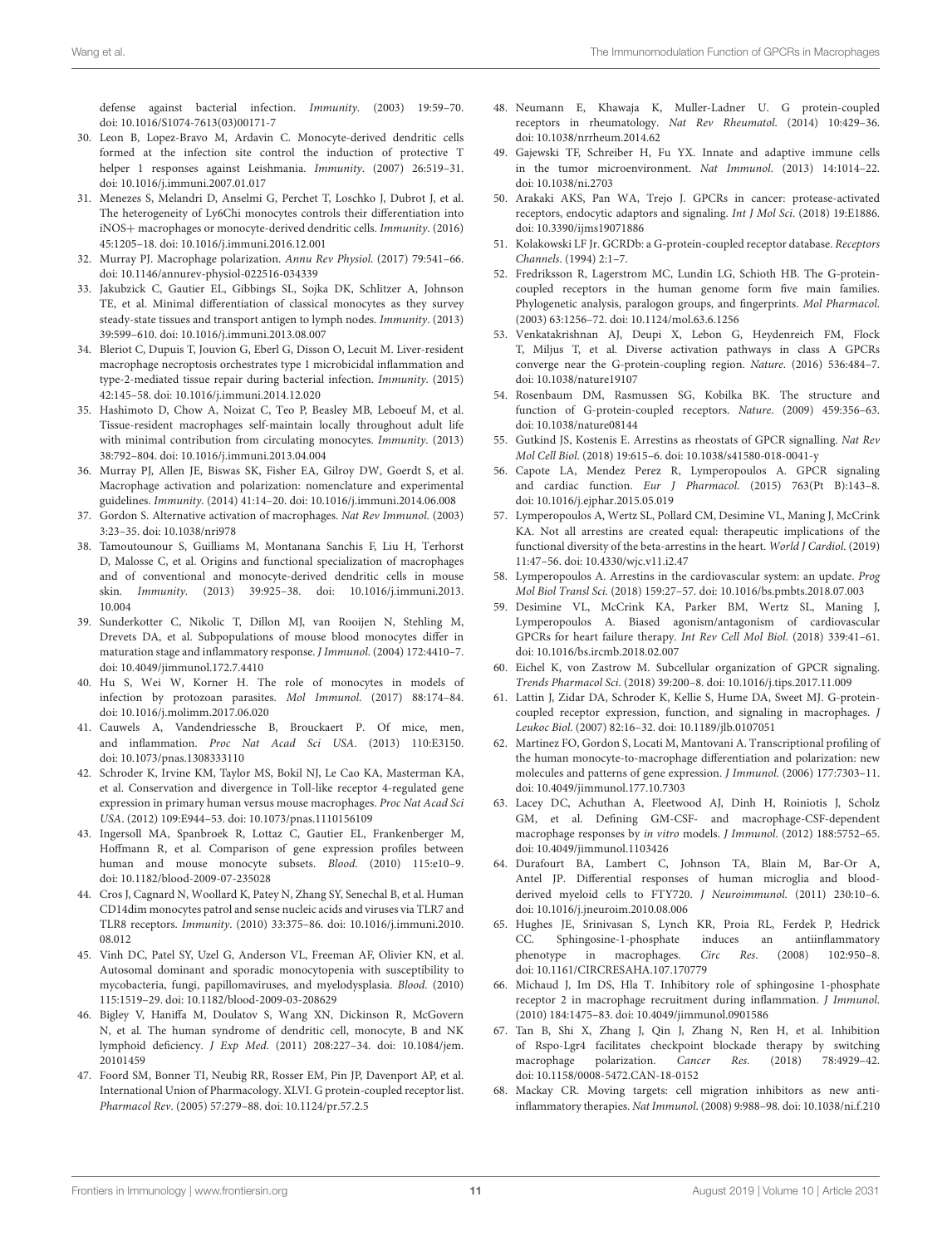- <span id="page-11-0"></span>69. Barbera-Cremades M, Baroja-Mazo A, Pelegrin P. Purinergic signaling during macrophage differentiation results in M2 alternative activated macrophages. J Leukoc Biol. (2016) 99:289–99. doi: [10.1189/jlb.1A0514-267RR](https://doi.org/10.1189/jlb.1A0514-267RR)
- <span id="page-11-1"></span>70. Iyer A, Xu W, Reid RC, Fairlie DP. Chemical approaches to modulating complement-mediated diseases. J Med Chem. (2018) 61:3253–76. doi: [10.1021/acs.jmedchem.7b00882](https://doi.org/10.1021/acs.jmedchem.7b00882)
- <span id="page-11-2"></span>71. Murphy PM. The molecular biology of leukocyte chemoattractant receptors. Annu Rev Immunol. (1994) 12:593–633. doi: [10.1146/annurev.iy.12.040194.003113](https://doi.org/10.1146/annurev.iy.12.040194.003113)
- <span id="page-11-34"></span>72. Lee H, Whitfeld PL, Mackay CR. Receptors for complement C5a. The importance of C5aR and the enigmatic role of C5L2. Immunol Cell Biol. (2008) 86:153–60. doi: [10.1038/sj.icb.7100166](https://doi.org/10.1038/sj.icb.7100166)
- <span id="page-11-3"></span>73. Seow V, Lim J, Cotterell AJ, Yau MK, Xu W, Lohman RJ, et al. Receptor residence time trumps drug-likeness and oral bioavailability in determining efficacy of complement C5a antagonists. Sci Rep. (2016) 6:24575. doi: [10.1038/srep24575](https://doi.org/10.1038/srep24575)
- <span id="page-11-4"></span>74. Lim J, Iyer A, Suen JY, Seow V, Reid RC, Brown L, et al. C5aR and C3aR antagonists each inhibit diet-induced obesity, metabolic dysfunction, and adipocyte and macrophage signaling. FASEB J. (2013) 27:822–31. doi: [10.1096/fj.12-220582](https://doi.org/10.1096/fj.12-220582)
- <span id="page-11-35"></span>75. Steven R, Crilly A, Lockhart JC, Ferrell WR, McInnes IB. Proteinase-activated receptor-2 modulates human macrophage differentiation and effector function. Innate Immun. (2013) 19:663–72. doi: [10.1177/1753425913479984](https://doi.org/10.1177/1753425913479984)
- <span id="page-11-5"></span>76. Badeanlou L, Furlan-Freguia C, Yang G, Ruf W, Samad F. Tissue factorprotease-activated receptor 2 signaling promotes diet-induced obesity and adipose inflammation. Nat Med. (2011) 17:1490–7. doi: [10.1038/nm.2461](https://doi.org/10.1038/nm.2461)
- <span id="page-11-6"></span>77. Matloubian M, Lo CG, Cinamon G, Lesneski MJ, Xu Y, Brinkmann V, et al. Lymphocyte egress from thymus and peripheral lymphoid organs is dependent on S1P receptor 1. Nature. (2004) 427:355–60. doi: [10.1038/nature02284](https://doi.org/10.1038/nature02284)
- <span id="page-11-7"></span>78. Singer II, Tian M, Wickham LA, Lin J, Matheravidathu SS, Forrest MJ, et al. Sphingosine-1-phosphate agonists increase macrophage homing, lymphocyte contacts, and endothelial junctional complex formation in murine lymph nodes. J Immunol. (2005) 175:7151–61. doi: [10.4049/jimmunol.175.11.7151](https://doi.org/10.4049/jimmunol.175.11.7151)
- <span id="page-11-8"></span>79. Graler MH, Goetzl EJ. The immunosuppressant FTY720 down-regulates sphingosine 1-phosphate G-protein-coupled receptors. FASEB J. (2004) 18:551–3. doi: [10.1096/fj.03-0910fje](https://doi.org/10.1096/fj.03-0910fje)
- <span id="page-11-9"></span>80. Tsai HC, Nguyen K, Hashemi E, Engleman E, Hla T, Han MH. Myeloid sphingosine-1-phosphate receptor 1 is important for CNS autoimmunity and neuroinflammation. J Autoimmun. (2019). doi: [10.1016/j.jaut.2019.06.001.](https://doi.org/10.1016/j.jaut.2019.06.001) [Epub ahead of print].
- <span id="page-11-10"></span>81. Choi JW, Gardell SE, Herr DR, Rivera R, Lee CW, Noguchi K, et al. FTY720. (fingolimod) efficacy in an animal model of multiple sclerosis requires astrocyte sphingosine 1-phosphate receptor 1. (S1P1) modulation. Proc Nat Acad Sci USA. (2011) 108:751–6. doi: [10.1073/pnas.1014154108](https://doi.org/10.1073/pnas.1014154108)
- <span id="page-11-11"></span>82. Seyedsadr MS, Weinmann O, Amorim A, Ineichen BV, Egger M, Mirnajafi-Zadeh J, et al. Inactivation of sphingosine-1-phosphate receptor 2. (S1PR2) decreases demyelination and enhances remyelination in animal models of multiple sclerosis. Neurobiol Dis. (2019) 124:189–201. doi: [10.1016/j.nbd.2018.11.018](https://doi.org/10.1016/j.nbd.2018.11.018)
- <span id="page-11-12"></span>83. Park S, Cui J, Yu W, Wu L, Carmon KS, Liu QJ. Differential activities and mechanisms of the four R-spondins in potentiating Wnt/beta-catenin signaling. J Biol Chem. (2018) 293:9759–69. doi: [10.1074/jbc.RA118.002743](https://doi.org/10.1074/jbc.RA118.002743)
- <span id="page-11-13"></span>84. Yi J, Xiong W, Gong X, Bellister S, Ellis LM, Liu Q. Analysis of LGR4 receptor distribution in human and mouse tissues. PLoS ONE. (2013) 8:e78144. doi: [10.1371/journal.pone.0078144](https://doi.org/10.1371/journal.pone.0078144)
- <span id="page-11-14"></span>85. Tacke F, Alvarez D, Kaplan TJ, Jakubzick C, Spanbroek R, Llodra J, et al. Monocyte subsets differentially employ CCR2, CCR5, and CX3CR1 to accumulate within atherosclerotic plaques. J Clin Invest. (2007) 117:185–94. doi: [10.1172/JCI28549](https://doi.org/10.1172/JCI28549)
- <span id="page-11-15"></span>86. Boring L, Gosling J, Cleary M, Charo IF. Decreased lesion formation in CCR2-/- mice reveals a role for chemokines in the initiation of atherosclerosis. Nature. (1998) 394:894–7. doi: [10.1038/29788](https://doi.org/10.1038/29788)
- <span id="page-11-16"></span>87. Saederup N, Cardona AE, Croft K, Mizutani M, Cotleur AC, Tsou CL, et al. Selective chemokine receptor usage by central nervous system myeloid cells

in CCR2-red fluorescent protein knock-in mice. PLoS ONE. (2010) 5:e13693. doi: [10.1371/journal.pone.0013693](https://doi.org/10.1371/journal.pone.0013693)

- <span id="page-11-17"></span>88. Mizutani M, Pino PA, Saederup N, Charo IF, Ransohoff RM, Cardona AE. The fractalkine receptor but not CCR2 is present on microglia from embryonic development throughout adulthood. J Immunol. (2012) 188:29– 36. doi: [10.4049/jimmunol.1100421](https://doi.org/10.4049/jimmunol.1100421)
- <span id="page-11-18"></span>89. Yamasaki R, Lu H, Butovsky O, Ohno N, Rietsch AM, Cialic R, et al. Differential roles of microglia and monocytes in the inflamed central nervous system. J Exp Med. (2014) 211:1533–49. doi: [10.1084/jem.20132477](https://doi.org/10.1084/jem.20132477)
- <span id="page-11-19"></span>90. El Khoury J, Toft M, Hickman SE, Means TK, Terada K, Geula C, et al. Ccr2 deficiency impairs microglial accumulation and accelerates progression of Alzheimer-like disease. Nat Med. (2007) 13:432–8. doi: [10.1038/nm1555](https://doi.org/10.1038/nm1555)
- <span id="page-11-20"></span>91. Ambati J, Anand A, Fernandez S, Sakurai E, Lynn BC, Kuziel WA, et al. An animal model of age-related macular degeneration in senescent Ccl-2 or Ccr-2-deficient mice. Nat Med. (2003) 9:1390–7. doi: [10.1038/nm950](https://doi.org/10.1038/nm950)
- <span id="page-11-21"></span>92. Ralevic V, Burnstock G. Receptors for purines and pyrimidines. Pharmacol Rev. (1998) 50:413–92.
- <span id="page-11-22"></span>93. Preti D, Baraldi PG, Moorman AR, Borea PA, Varani K. History and perspectives of A2A adenosine receptor antagonists as potential therapeutic agents. Med Res Rev. (2015) 35:790–848. doi: [10.1002/med.21344](https://doi.org/10.1002/med.21344)
- <span id="page-11-23"></span>94. Borea PA, Varani K, Vincenzi F, Baraldi PG, Tabrizi MA, Merighi S, et al. The A3 adenosine receptor: history and perspectives. Pharmacol Rev. (2015) 67:74–102. doi: [10.1124/pr.113.008540](https://doi.org/10.1124/pr.113.008540)
- <span id="page-11-24"></span>95. Li Q, Cheng Z, Zhou L, Darmanis S, Neff NF, Okamoto J, et al. Developmental heterogeneity of microglia and brain myeloid cells revealed by deep single-cell RNA sequencing. Neuron. (2019) 101:207–23 e10. doi: [10.1016/j.neuron.2018.12.006](https://doi.org/10.1016/j.neuron.2018.12.006)
- <span id="page-11-25"></span>96. Jagels MA, Daffern PJ, Hugli TE. C3a and C5a enhance granulocyte adhesion to endothelial and epithelial cell monolayers: epithelial and endothelial priming is required for C3a-induced eosinophil adhesion. Immunopharmacol. (2000) 46:209–22. doi: [10.1016/S0162-3109\(99\)00178-2](https://doi.org/10.1016/S0162-3109(99)00178-2)
- <span id="page-11-26"></span>97. DiScipio RG, Daffern PJ, Jagels MA, Broide DH, Sriramarao P. A comparison of C3a and C5a-mediated stable adhesion of rolling eosinophils in postcapillary venules and transendothelial migration in vitro and in vivo. J Immunol. (1999) 162:1127–36. doi: [10.1016/S0161-5890\(98\)90579-X](https://doi.org/10.1016/S0161-5890(98)90579-X)
- <span id="page-11-27"></span>98. Daffern PJ, Pfeifer PH, Ember JA, Hugli TE. C3a is a chemotaxin for human eosinophils but not for neutrophils. I. C3a stimulation of neutrophils is secondary to eosinophil activation. J Exp Med. (1995) 181:2119–27. doi: [10.1084/jem.181.6.2119](https://doi.org/10.1084/jem.181.6.2119)
- <span id="page-11-28"></span>99. Hartmann K, Henz BM, Kruger-Krasagakes S, Kohl J, Burger R, Guhl S, et al. C3a and C5a stimulate chemotaxis of human mast cells. Blood. (1997) 89:2863–70.
- <span id="page-11-29"></span>100. Nilsson G, Johnell M, Hammer CH, Tiffany HL, Nilsson K, Metcalfe DD, et al. C3a and C5a are chemotaxins for human mast cells and act through distinct receptors via a pertussis toxin-sensitive signal transduction pathway. J Immunol. (1996) 157:1693–8.
- <span id="page-11-30"></span>101. Zwirner J, Werfel T, Wilken HC, Theile E, Gotze O. Anaphylatoxin C3a but not C3a(desArg) is a chemotaxin for the mouse macrophage cell line J774. Eur J Immunol. (1998) 28:1570–7.
- <span id="page-11-31"></span>102. Mamane Y, Chung Chan C, Lavallee G, Morin N, Xu LJ, Huang J, et al. The C3a anaphylatoxin receptor is a key mediator of insulin resistance and functions by modulating adipose tissue macrophage infiltration and activation. Diabetes. (2009) 58:2006–17. doi: [10.2337/db09-0323](https://doi.org/10.2337/db09-0323)
- <span id="page-11-32"></span>103. Dick J, Gan PY, Kitching AR, Holdsworth SR. The C3aR promotes macrophage infiltration and regulates ANCA production but does not affect glomerular injury in experimental antimyeloperoxidase glomerulonephritis. PLoS ONE. (2018) 13:e0190655. doi: [10.1371/journal.pone.0190655](https://doi.org/10.1371/journal.pone.0190655)
- 104. Banda NK, Hyatt S, Antonioli AH, White JT, Glogowska M, Takahashi K, et al. Role of C3a receptors, C5a receptors, and complement protein C6 deficiency in collagen antibody-induced arthritis in mice. J Immunol. (2012) 188:1469–78. doi: [10.4049/jimmunol.1102310](https://doi.org/10.4049/jimmunol.1102310)
- 105. Gasque P, Singhrao SK, Neal JW, Wang P, Sayah S, Fontaine M, et al. The receptor for complement anaphylatoxin C3a is expressed by myeloid cells and nonmyeloid cells in inflamed human central nervous system: analysis in multiple sclerosis and bacterial meningitis. J Immunol. (1998) 160:3543–54.
- <span id="page-11-33"></span>106. Oksjoki R, Laine P, Helske S, Vehmaan-Kreula P, Mayranpaa MI, Gasque P, et al. Receptors for the anaphylatoxins C3a and C5a are expressed in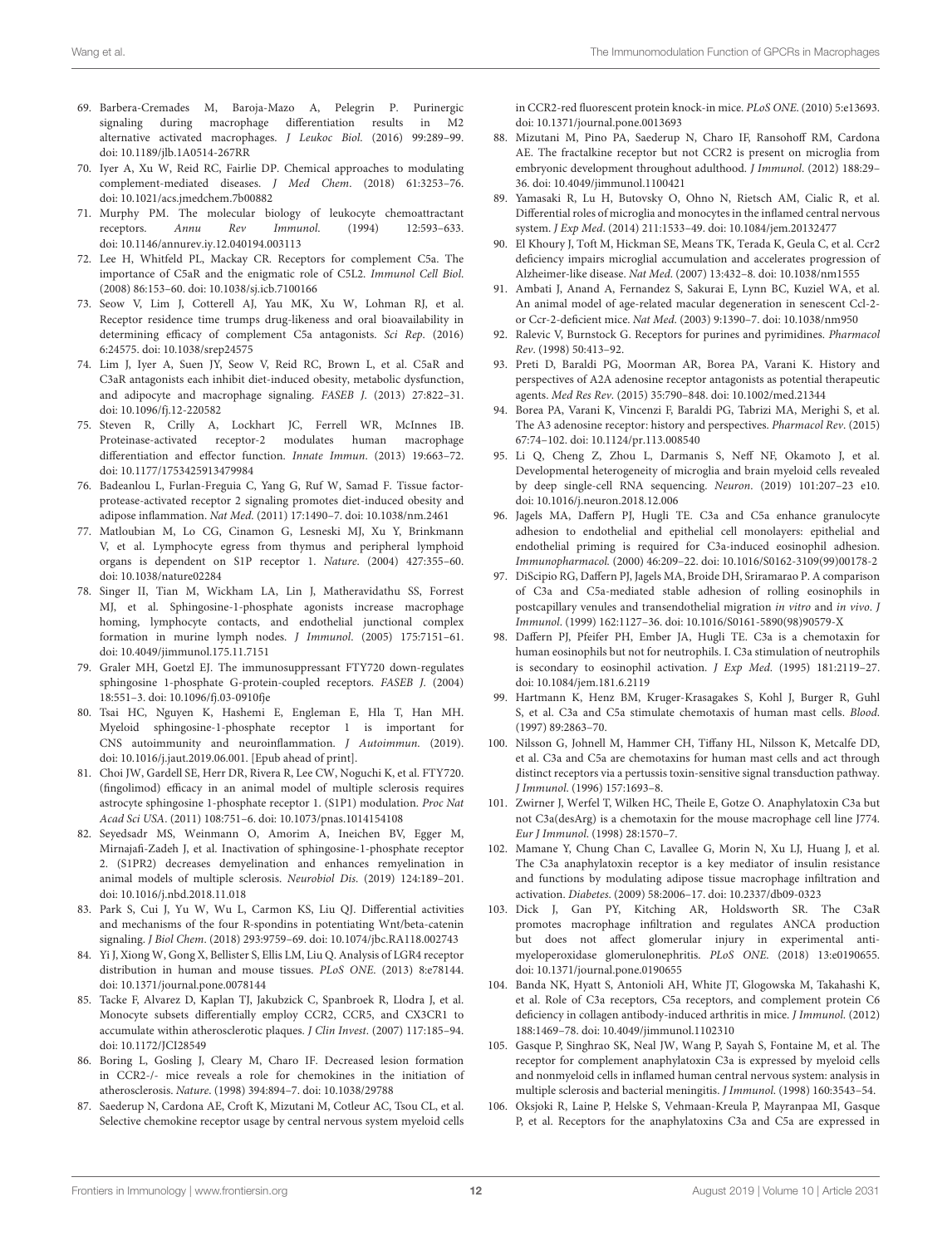human atherosclerotic coronary plaques. Atherosclerosis. (2007) 195:90–9. doi: [10.1016/j.atherosclerosis.2006.12.016](https://doi.org/10.1016/j.atherosclerosis.2006.12.016)

- <span id="page-12-0"></span>107. Asgari E, Le Friec G, Yamamoto H, Perucha E, Sacks SS, Kohl J, et al. C3a modulates IL-1beta secretion in human monocytes by regulating ATP efflux and subsequent NLRP3 inflammasome activation. Blood. (2013) 122:3473– 81. doi: [10.1182/blood-2013-05-502229](https://doi.org/10.1182/blood-2013-05-502229)
- <span id="page-12-1"></span>108. Lohman RJ, Hamidon JK, Reid RC, Rowley JA, Yau MK, Halili MA, et al. Exploiting a novel conformational switch to control innate immunity mediated by complement protein C3a. Nat Commun. (2017) 8:351. doi: [10.1038/s41467-017-00414-w](https://doi.org/10.1038/s41467-017-00414-w)
- <span id="page-12-2"></span>109. Laumonnier Y, Karsten CM, Kohl J. Novel insights into the expression pattern of anaphylatoxin receptors in mice and men. Mol Immunol. (2017) 89:44–58. doi: [10.1016/j.molimm.2017.05.019](https://doi.org/10.1016/j.molimm.2017.05.019)
- <span id="page-12-3"></span>110. Hawksworth OA, Li XX, Coulthard LG, Wolvetang EJ, Woodruff TM. New concepts on the therapeutic control of complement anaphylatoxin receptors. Mol Immunol. (2017) 89:36–43. doi: [10.1016/j.molimm.2017.05.015](https://doi.org/10.1016/j.molimm.2017.05.015)
- <span id="page-12-4"></span>111. Pio R, Ajona D, Ortiz-Espinosa S, Mantovani A, Lambris JD. Complementing the Cancer-Immunity Cycle. Front Immunol. (2019) 10:774. doi: [10.3389/fimmu.2019.00774](https://doi.org/10.3389/fimmu.2019.00774)
- <span id="page-12-5"></span>112. Seow V, Lim J, Iyer A, Suen JY, Ariffin JK, Hohenhaus DM, et al. Inflammatory responses induced by lipopolysaccharide are amplified in primary human monocytes but suppressed in macrophages by complement protein C5a. J Immunol. (2013) 191:4308–16. doi: [10.4049/jimmunol.1301355](https://doi.org/10.4049/jimmunol.1301355)
- <span id="page-12-6"></span>113. Yau MK, Liu L, Fairlie DP. Toward drugs for protease-activated receptor 2. (PAR2). J Med Chem. (2013) 56:7477–97. doi: [10.1021/jm400638v](https://doi.org/10.1021/jm400638v)
- <span id="page-12-7"></span>114. Sandler H, Krotov VP, Hines J, Magadev VS, Benjamin BA, Badekeva AM, et al. Cardiovascular results from a rhesus monkey flown aboard the Cosmos 1514 spaceflight. Aviat Space Environ Med. (1987) 58:529–36.
- <span id="page-12-8"></span>115. Chen L, Gao B, Zhang Y, Lu H, Li X, Pan L, et al. PAR2 promotes M1 macrophage polarization and inflammation via FOXO1 pathway. J Cell Biochem. (2019) 120:9799–809. doi: [10.1002/jcb.28260](https://doi.org/10.1002/jcb.28260)
- <span id="page-12-9"></span>116. Lim J, Iyer A, Liu L, Suen JY, Lohman RJ, Seow V, et al. Diet-induced obesity, adipose inflammation, and metabolic dysfunction correlating with PAR2 expression are attenuated by PAR2 antagonism. FASEB J. (2013) 27:4757–67. doi: [10.1096/fj.13-232702](https://doi.org/10.1096/fj.13-232702)
- <span id="page-12-13"></span>117. Thurmond RL. The histamine H4 receptor: from orphan to the clinic. Front Pharmacol. (2015) 6:65. doi: [10.3389/fphar.2015.00065](https://doi.org/10.3389/fphar.2015.00065)
- <span id="page-12-14"></span>118. de las Casas-Engel M, Dominguez-Soto A, Sierra-Filardi E, Bragado R, Nieto C, Puig-Kroger A, et al. Serotonin skews human macrophage polarization through HTR2B and HTR7. J Immunol. (2013) 190:2301–10. doi: [10.4049/jimmunol.1201133](https://doi.org/10.4049/jimmunol.1201133)
- <span id="page-12-15"></span>119. van Eijk M, Aust G, Brouwer MS, van Meurs M, Voerman JS, Dijke IE, et al. Differential expression of the EGF-TM7 family members CD97 and EMR2 in lipid-laden macrophages in atherosclerosis, multiple sclerosis and Gaucher disease. Immunol Lett. (2010) 129:64–71. doi: [10.1016/j.imlet.2010.02.004](https://doi.org/10.1016/j.imlet.2010.02.004)
- <span id="page-12-16"></span>120. Guo F, Chen XL, Wang F, Liang X, Sun YX, Wang YJ. Role of angiotensin II type 1 receptor in angiotensin II-induced cytokine production in macrophages. J Interferon Cytokine Res. (2011) 31:351–61. doi: [10.1089/jir.2010.0073](https://doi.org/10.1089/jir.2010.0073)
- <span id="page-12-17"></span>121. Menk M, Graw JA, von Haefen C, Sifringer M, Schwaiberger D, Unger T, et al. Stimulation of the angiotensin II AT2 receptor is anti-inflammatory in human lipopolysaccharide-activated monocytic cells. Inflammation. (2015) 38:1690–9. doi: [10.1007/s10753-015-0146-9](https://doi.org/10.1007/s10753-015-0146-9)
- <span id="page-12-18"></span>122. Keiran N, Ceperuelo-Mallafre V, Calvo E, Hernandez-Alvarez MI, Ejarque M, Nunez-Roa C, et al. SUCNR1 controls an anti-inflammatory program in macrophages to regulate the metabolic response to obesity. Nat Immunol[. \(2019\) 20:581–92. doi: 10.1038/s41590-019-](https://doi.org/10.1038/s41590-019-0372-7) 0372-7
- <span id="page-12-10"></span>123. Oda T, Morikawa N, Saito Y, Masuho Y, Matsumoto S. Molecular cloning and characterization of a novel type of histamine receptor preferentially expressed in leukocytes. J Biol Chem. (2000) 275:36781–6. doi: [10.1074/jbc.M006480200](https://doi.org/10.1074/jbc.M006480200)
- <span id="page-12-11"></span>124. Damaj BB, Becerra CB, Esber HJ, Wen Y, Maghazachi AA. Functional expression of H4 histamine receptor in human natural killer cells, monocytes, and dendritic cells. J Immunol. (2007) 179:7907–15. doi: [10.4049/jimmunol.179.11.7907](https://doi.org/10.4049/jimmunol.179.11.7907)
- <span id="page-12-12"></span>125. Simon T, Gogolak P, Kis-Toth K, Jelinek I, Laszlo V, Rajnavolgyi E. Histamine modulates multiple functional activities of monocyte-derived dendritic cell subsets via histamine receptor 2. Int Immunol. (2012) 24:107– 16. doi: [10.1093/intimm/dxr107](https://doi.org/10.1093/intimm/dxr107)
- <span id="page-12-19"></span>126. Kwakkenbos MJ, Kop EN, Stacey M, Matmati M, Gordon S, Lin HH, et al. The EGF-TM7 family: a postgenomic view. Immunogenetics. (2004) 55:655–66. doi: [10.1007/s00251-003-0625-2](https://doi.org/10.1007/s00251-003-0625-2)
- <span id="page-12-20"></span>127. Matmati M, Pouwels W, van Bruggen R, Jansen M, Hoek RM, Verhoeven AJ, et al. The human EGF-TM7 receptor EMR3 is a marker for mature granulocytes. J Leukoc Biol. (2007) 81:440–8. doi: [10.1189/jlb.0406276](https://doi.org/10.1189/jlb.0406276)
- <span id="page-12-21"></span>128. Karnik SS, Unal H, Kemp JR, Tirupula KC, Eguchi S, Vanderheyden PM, et al. International union of basic and clinical pharmacology. XCIX. Angiotensin receptors: interpreters of pathophysiological angiotensinergic stimuli [corrected]. Pharmacol Rev. (2015) 67:754–819. doi: [10.1124/pr.114.010454](https://doi.org/10.1124/pr.114.010454)
- <span id="page-12-22"></span>129. Justin Rucker A, Crowley SD. The role of macrophages in hypertension and its complications. Pflugers Arch. (2017) 469:419–30. doi: [10.1007/s00424-017-1950-x](https://doi.org/10.1007/s00424-017-1950-x)
- <span id="page-12-23"></span>130. Epelman S, Liu PP, Mann DL. Role of innate and adaptive immune mechanisms in cardiac injury and repair. Nat Rev Immunol. (2015) 15:117– 29. doi: [10.1038/nri3800](https://doi.org/10.1038/nri3800)
- <span id="page-12-26"></span>131. Nicolas-Avila JA, Hidalgo A, Ballesteros I. Specialized functions of resident macrophages in brain and heart. J Leukoc Biol. (2018) 104:743–56. doi: [10.1002/JLB.6MR0118-041R](https://doi.org/10.1002/JLB.6MR0118-041R)
- <span id="page-12-27"></span>132. Fernandez-Ruiz I. Immunology: Surprising role of cardiac macrophages in heart electrical conduction. Nat Rev Cardiol. (2017) 14:315. doi: [10.1038/nrcardio.2017.72](https://doi.org/10.1038/nrcardio.2017.72)
- <span id="page-12-24"></span>133. Ma Y, Mouton AJ, Lindsey ML. Cardiac macrophage biology in the steady-state heart, the aging heart, and following myocardial infarction. Transl Res[. \(2018\) 191:15–28. doi: 10.1016/j.trsl.2017.](https://doi.org/10.1016/j.trsl.2017.10.001) 10.001
- <span id="page-12-25"></span>134. Epelman S, Lavine KJ, Beaudin AE, Sojka DK, Carrero JA, Calderon B, et al. Embryonic and adult-derived resident cardiac macrophages are maintained through distinct mechanisms at steady state and during inflammation. Immunity[. \(2014\) 40:91–104. doi: 10.1016/j.immuni.2013.](https://doi.org/10.1016/j.immuni.2013.11.019) 11.019
- <span id="page-12-28"></span>135. Molawi K, Wolf Y, Kandalla PK, Favret J, Hagemeyer N, Frenzel K, et al. Progressive replacement of embryo-derived cardiac macrophages with age. J Exp Med. (2014) 211:2151–8. doi: [10.1084/jem.20140639](https://doi.org/10.1084/jem.20140639)
- <span id="page-12-29"></span>136. Swirski FK, Nahrendorf M, Etzrodt M, Wildgruber M, Cortez-Retamozo V, Panizzi P, et al. Identification of splenic reservoir monocytes and their deployment to inflammatory sites. Science. (2009) 325:612–6. doi: [10.1126/science.1175202](https://doi.org/10.1126/science.1175202)
- <span id="page-12-30"></span>137. Wang D, Hu S, Zhu J, Yuan J, Wu J, Zhou A, et al. Angiotensin II type 2 receptor correlates with therapeutic effects of losartan in rats with adjuvantinduced arthritis. J Cell Mol Med[. \(2013\) 17:1577–87. doi: 10.1111/jcmm.](https://doi.org/10.1111/jcmm.12128) 12128
- <span id="page-12-31"></span>138. Chang Y, Wei W. Angiotensin II in inflammation, immunity and rheumatoid arthritis. Clin Exp Immunol[. \(2015\) 179:137–45. doi: 10.1111/cei.](https://doi.org/10.1111/cei.12467) 12467
- <span id="page-12-32"></span>139. Dannenmann SR, Thielicke J, Stockli M, Matter C, von Boehmer L, Cecconi V, et al. Tumor-associated macrophages subvert T-cell function and correlate with reduced survival in clear cell renal cell carcinoma. Oncoimmunology. (2013) 2:e23562. doi: [10.4161/onci.23562](https://doi.org/10.4161/onci.23562)
- <span id="page-12-33"></span>140. Zhang QW, Liu L, Gong CY, Shi HS, Zeng YH, Wang XZ, et al. Prognostic significance of tumor-associated macrophages in solid tumor: a meta-analysis of the literature. PLoS ONE. (2012) 7:e50946. doi: [10.1371/journal.pone.0050946](https://doi.org/10.1371/journal.pone.0050946)
- <span id="page-12-34"></span>141. Qian BZ, Li J, Zhang H, Kitamura T, Zhang J, Campion LR, et al. CCL2 recruits inflammatory monocytes to facilitate breast-tumour metastasis. Nature. (2011) 475:222–5. doi: [10.1038/nature10138](https://doi.org/10.1038/nature10138)
- <span id="page-12-35"></span>142. Bonapace L, Coissieux MM, Wyckoff J, Mertz KD, Varga Z, Junt T, et al. Cessation of CCL2 inhibition accelerates breast cancer metastasis by promoting angiogenesis. Nature. (2014) 515:130–3. doi: [10.1038/nature13862](https://doi.org/10.1038/nature13862)
- <span id="page-12-36"></span>143. Allard B, Beavis PA, Darcy PK, Stagg J. Immunosuppressive activities of adenosine in cancer. Curr Opin Pharmacol. (2016) 29:7–16. doi: [10.1016/j.coph.2016.04.001](https://doi.org/10.1016/j.coph.2016.04.001)